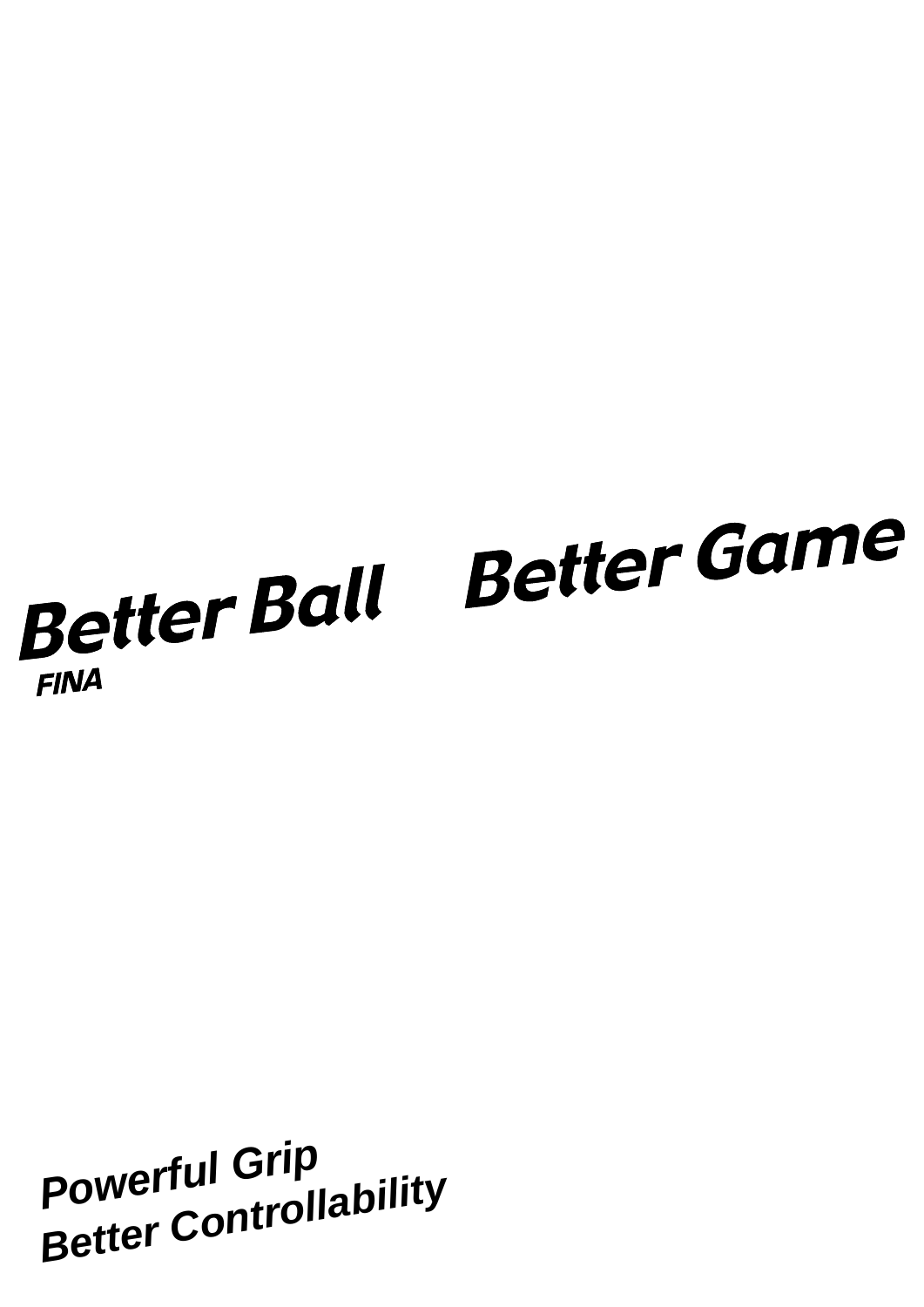

# **PART VII**

# **FINA WATER POLO RULES 2017 – 2021**

- **WP 1 FIELD OF PLAY & EQUIPMENT**
- **WP 2 GOALS**
- **WP 3 THE BALL**
- **WP 4 CAPS**
- **WP 5 TEAMS AND SUBSTITUTES**
- **WP 6 OFFICIALS**
- **WP 7 REFEREES**
- **WP 8 GOAL JUDGES**
- **WP 9 TIMEKEEPERS**
- **WP 10 SECRETARIES**
- **WP 11 DURATION OF THE GAME**
- **WP 12 TIMEOUTS**
- **WP 13 THE START OF PLAY**
- **WP 14 METHOD OF SCORING**
- **WP 15 RESTARTING AFTER A GOAL**
- **WP 16 GOAL THROWS**
- **WP 17 CORNER THROWS**
- **WP 18 NEUTRAL THROWS**
- **WP 19 FREE THROWS**
- **WP 20 ORDINARY FOULS**
- **WP 21 EXCLUSION FOULS**
- **WP 22 PENALTY FOULS**
- **WP 23 PENALTY THROWS**
- **WP 24 PERSONAL FOULS**
- **WP 25 ACCIDENT, INJURY AND ILLNESS**
- **WPAG AGE GROUP RULES**
- **Appendix A INSTRUCTIONS FOR THE USE OF TWO REFEREES**
- **Appendix B SIGNALS TO BE USED BY OFFICIALS**
- **Appendix C REGULATIONS FOR DISCIPLINARY ACTIONS** 
	- **IN WATER POLO AT FINA EVENTS**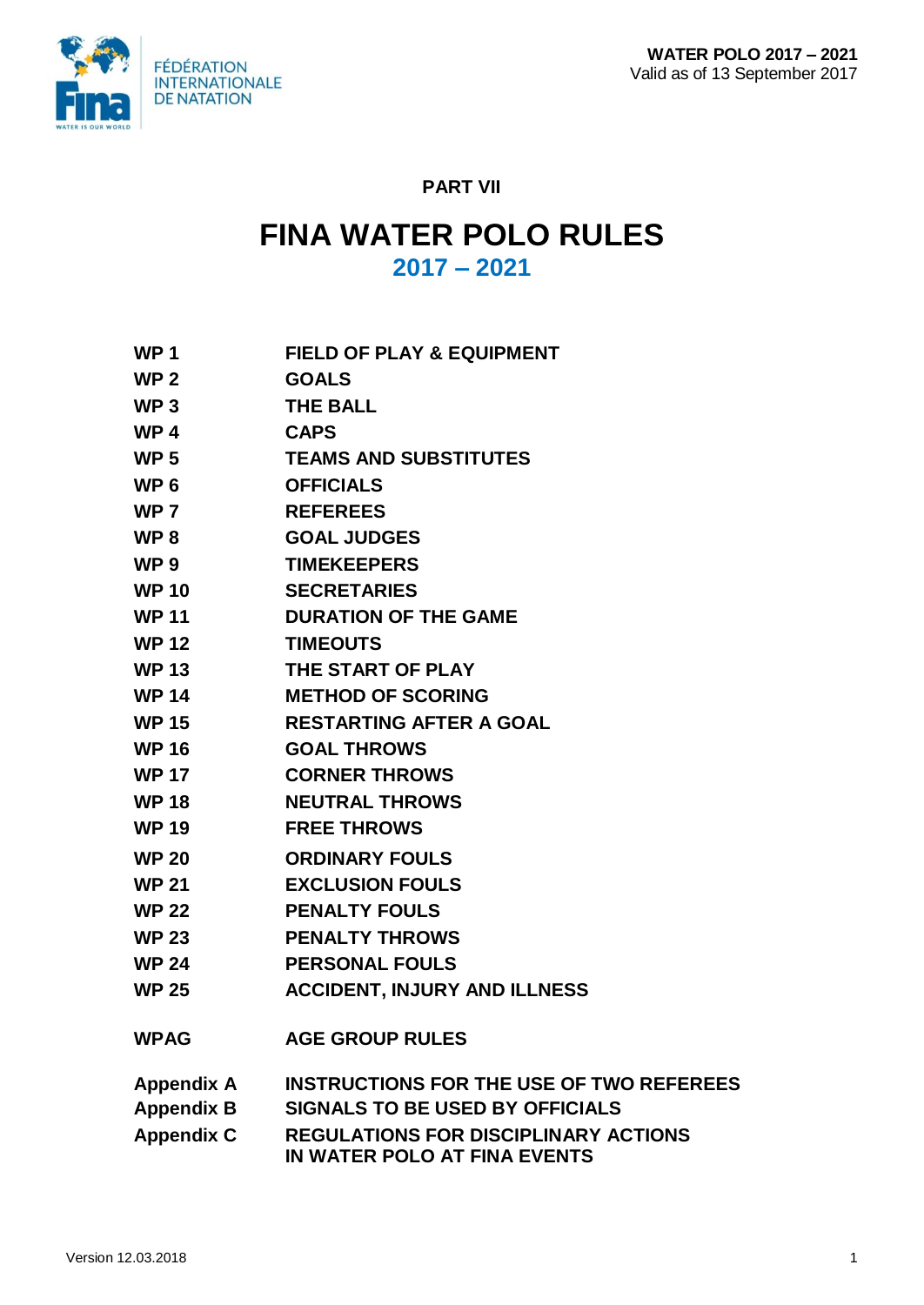

## **WP 1 FIELD OF PLAY & EQUIPMENT**

**WP 1.1** The promoting organisation shall be responsible for the correct measurements and markings of the field of play and shall provide all required fixtures and equipment.

**WP 1.2** The layout and markings of the field of play for a game officiated by two referees shall be in accordance with this diagram:



**WP 1.3** In a game officiated by one referee, the referee shall officiate on the same side as the official table, and the goal judges shall be situated on the opposite side.

**WP 1.4** The distance between the goal lines shall not be less than 20 metres and not more than 30 metres for games played by men. The distance between the goal lines shall not be less than 20 metres and not more than 25 metres for games played by women. The width of the field of play shall be not less than 10 metres and not more than 20 metres.

**WP 1.5** For FINA events, the dimensions of the field of play, water depth and temperature, and light intensity shall be as set forth in FR 7.2, FR 7.3, FR 7.4 and FR 8.3.

- **WP 1.6** Distinctive marks shall be provided on both sides of the field of play to denote the following:
	- (a) white marks goal line and half distance line
	- (b) red marks 2 metres from goal lines
	- (c) yellow marks 5 metres from goal lines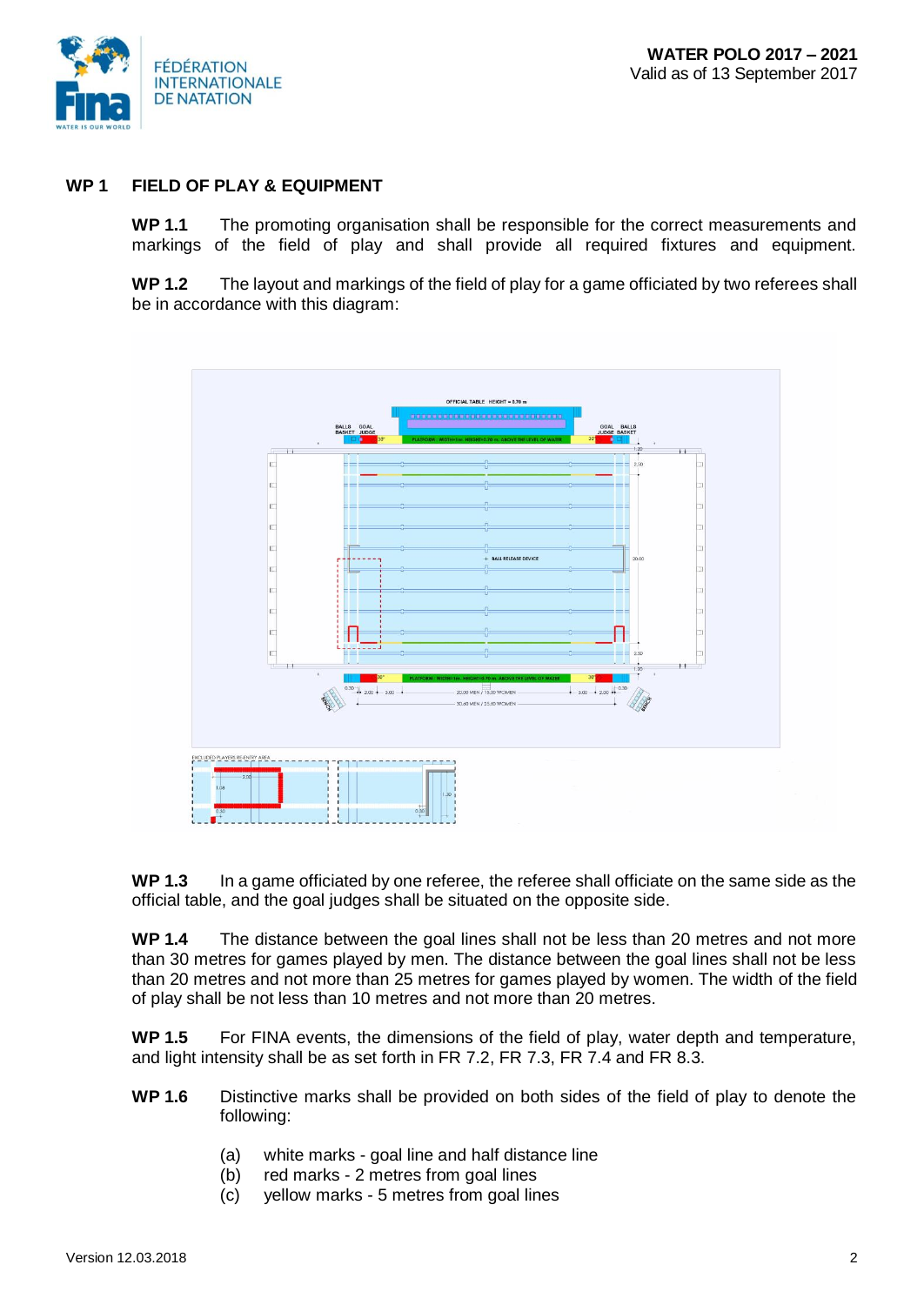

The sides of the field of play from the goal line to the 2 metre line shall be marked in red; from the 2 metre line to the 5 metre line shall be marked in yellow and from the 5 metre line to the half distance line shall be marked in green.

WP 1.7 A red mark shall be placed at each end of the field of play, 2 metres from the corner of the field of play on the side opposite to the official table, to denote the re-entry area.

**WP 1.8** Sufficient space shall be provided to enable the referees to have free movement from end to end of the field of play. Space shall also be provided at the goal lines for the goal judges.

**WP 1.9** The secretary shall be provided with separate white, blue, red and yellow flags, each measuring 0.35 metres x 0.20 metres.

### **WP 2 GOALS**

**WP 2.1** Two goal posts and a crossbar, rigidly constructed, rectangular with a dimension of 0.075 metres facing the field of play and painted white shall be located on the goal lines at each end, equal distances from the sides and not less than 0.30 metres in front of the ends of the field of play.

**WP 2.2** The inner sides of the goal posts shall be 3 metres apart. When the water is 1.50 metres or more in depth, the underside of the crossbar shall be 0.90 metres from the water surface. When the water is less than 1.50 metres in depth, the underside of the crossbar shall be 2.40 metres from the floor of the pool.

**WP 2.3** Limp nets shall be securely fastened to the goal posts and crossbar to enclose the entire goal area and shall be attached to the goal fixtures in such a manner as to allow not less than 0.30 metres clear space behind the goal line everywhere within the goal area.

### **WP 3 THE BALL**

**WP 3.1** The ball shall be round and shall have an air chamber with a self-closing valve. It shall be waterproof, without external strapping or any covering of grease or similar substance.

**WP 3.2** The weight of the ball shall be not less than 400 grammes and not more than 450 grammes.

**WP 3.3** For games played by men, the circumference of the ball shall be not less than 0.68 metres and not more than 0.71 metres, and its pressure shall be 55 - 62 kPa (kilo Pascal's) (8 - 9 pounds per square inch atmospheric).

**WP 3.4** For games played by women, the circumference of the ball shall be not less than 0.65 metres and not more than 0.67 metres, and its pressure shall be 48 - 55 (kilo Pascal's) (7 - 8 pounds per square inch atmospheric).

### **WP 4 CAPS**

**WP 4.1** Caps shall be of contrasting colour, other than solid red, as approved by the referees, but also to contrast with the colour of the ball. A team may be required by the referees to wear white or blue caps. The goalkeepers shall wear red caps. Caps shall be fastened under the chin. If a player loses the cap during play, the player shall replace it at the next appropriate stoppage of the game when the player's team is in possession of the ball. Caps shall be worn throughout the entire game.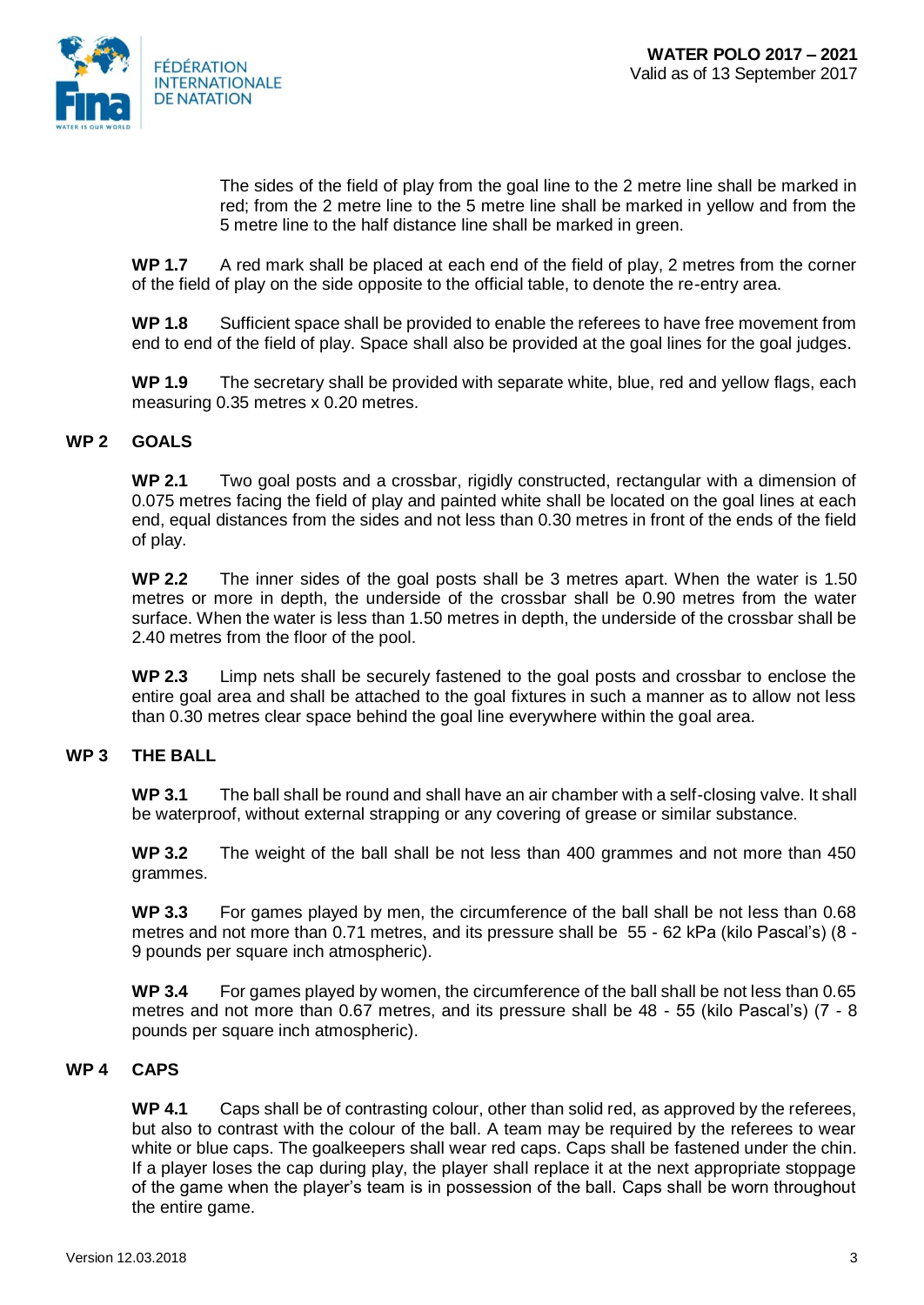

**WP 4.2** Caps shall be fitted with malleable ear protectors which shall be the same colour as the team's caps except that the goalkeeper may have red protectors.

**WP 4.3** Caps shall be numbered on both sides with numbers 0.10 metres in height. The goalkeeper shall wear cap no. 1 and the other caps shall be numbered 2 to 13. A substitute goalkeeper shall wear a red cap numbered 13. A player shall not be allowed to change their cap number during the game except with the permission of a referee and with notification to the secretary.

**WP 4.3.1** For Olympic Games only: Caps shall be numbered on both sides with numbers 0.10 metres in height. The goalkeeper shall wear cap no. 1 and the other caps shall be numbered 2 to 11. A player shall not be allowed to change their cap number during the game except with the permission of a referee and with notification to the secretary.

**WP 4.4** For international games, the caps shall display on the front the international three letter country code and may display the national flag. The country code shall be 0.04 metres in height.

## **WP 5 TEAMS AND SUBSTITUTES**

**WP 5.1** Each team shall consist of a maximum of thirteen players: eleven field players and two goalkeepers. A team shall start the game with not more than seven players, one of whom shall be the goalkeeper and who shall wear the goalkeeper's cap. Five reserves may be used as substitutes and one reserve goalkeeper who may be used only as a substitute goalkeeper. A team playing with less than seven players shall not be required to have a goalkeeper.

**WP 5.1.1** For Olympic Games only: Each team shall consist of a maximum of eleven players: ten field players and one goalkeeper. A team shall start the game with not more than seven players, one of whom shall be the goalkeeper and who shall wear the goalkeeper's cap. Four reserves may be used as substitutes. One of the reserves may be a substitute goalkeeper. A team playing with less than seven players shall not be required to have a goalkeeper.

**WP 5.2** All players not in the game at that time, together with the coaches and officials with the exception of the head coach, shall sit on the team bench and shall not move away from the bench from the commencement of play, except during the intervals between periods or during timeouts. The head coach of the attacking team shall be allowed to move to the 5 metre line at any time. Teams shall only change ends and benches at half time. The team benches shall both be situated on the side opposite to the official table.

**WP 5.3** The captains shall be playing members of their respective teams and each shall be responsible for the good conduct and discipline of his team.

**WP 5.4** Players shall wear non-transparent costumes or costumes with a separate undergarment and before taking part in a game shall remove any articles likely to cause injury.

**WP 5.5** Players shall not have grease, oil or any similar substance on the body. If a referee ascertains before the start of play that such a substance has been used, he shall order it to be removed immediately. The start of play shall not be delayed for the substance to be removed. If the offence is detected after the play has started, the offending player shall be excluded from the remainder of the game and a substitute permitted to enter the field of play immediately from the re-entry area nearest to his own goal line.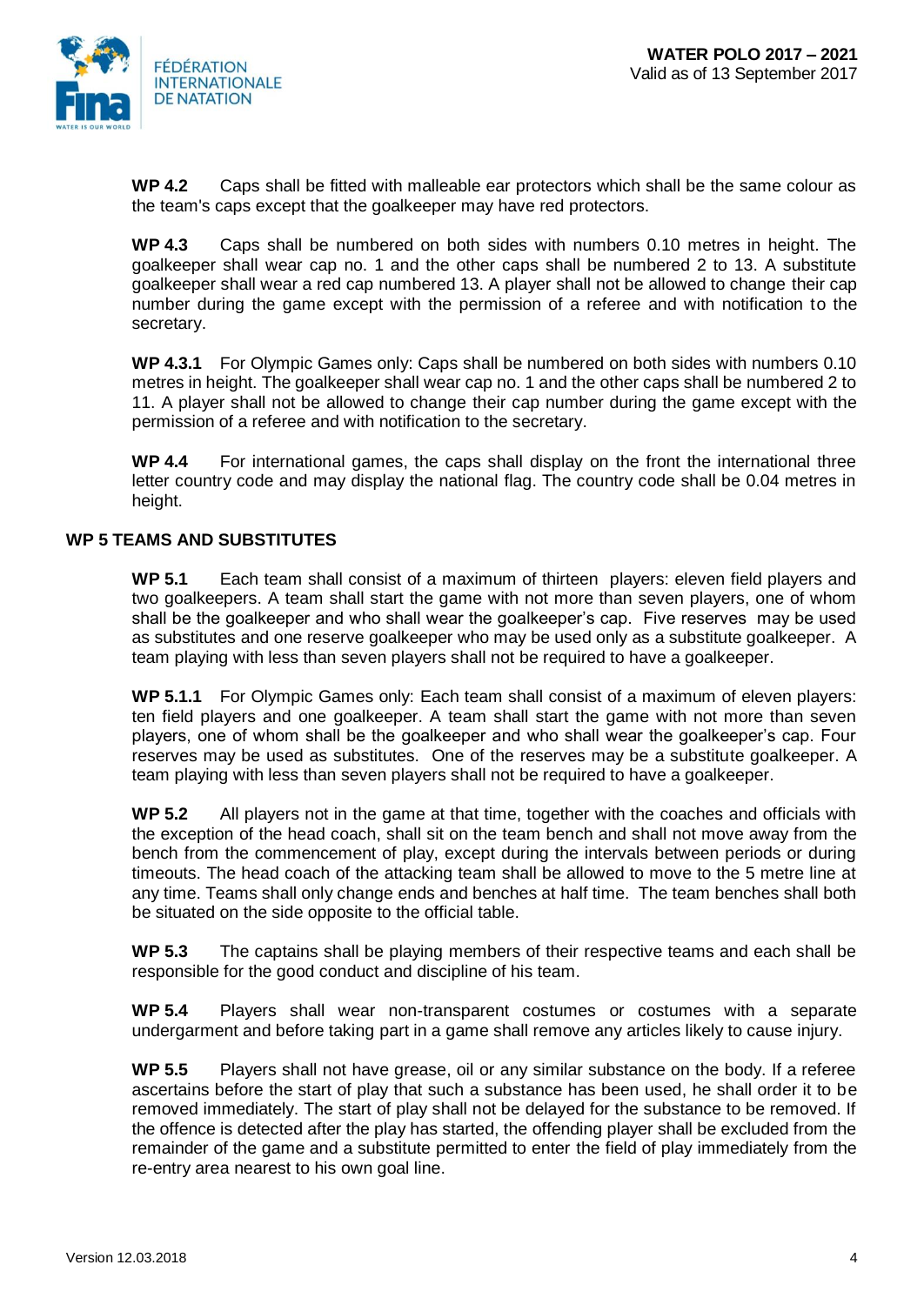

**WP 5.6** At any time in the game, a player may be substituted by leaving the field of play at the re-entry area nearest to the player's own goal line. The substitute may enter the field of play from the re-entry area as soon as the player has visibly risen to the surface of the water within the reentry area. If a goalkeeper is substituted under this Rule it must only be by the substitute goalkeeper. If the team has less than seven players the team shall not be required to have a goalkeeper. No substitution shall be made under this Rule between the time a referee awards a penalty throw and the taking of the throw.

*[NOTE: In the event that the goalkeeper and substitute goalkeeper are not entitled or able to*  participate, a team playing with seven players shall be required to play with an alternative *goalkeeper who shall wear the goalkeeper's cap.*

*During a game should a team have no more substitutes apart from the substitute goalkeeper either the goalkeeper or substitute goalkeeper may play as a field player].*

> **WP 5.6.1** For Olympic Games only: At any time in the game, a player may be substituted by leaving the field of play at the re-entry area nearest to the player's own goal line. The substitute may enter the field of play from the re-entry area as soon as the player has visibly risen to the surface of the water within the re-entry area. If the team has less than seven players the team shall not be required to have a goalkeeper. No substitution shall be made under this Rule between the time a referee awards a penalty throw and the taking of the throw.

> *[NOTE: In the event that the goalkeeper is not entitled or able to participate, a team playing with seven players shall be required to play with an alternative goalkeeper who shall wear the goalkeeper's cap. Should a field player play as a substitute goalkeeper, the substitute goalkeeper shall be required to wear a red cap numbered 13 of the team].*

- **WP 5.7** A substitute may enter the field of play from any place:
	- (a) during the intervals between periods of play;
	- (b) after a goal has been scored;
	- (c) during a timeout;
	- (d) to replace a player who is bleeding or injured.

**WP 5.8** A substitute shall be ready to replace a player without delay. If the substitute is not ready, the game shall continue without the substitute and, at any time, the substitute may then enter the field of play from the re-entry area nearest to the substitute own goal line.

**WP 5.9** A goalkeeper who has been replaced by a substitute may not play in any position other than goalkeeper.

**WP 5.10** Should a goalkeeper retire from the game through any medical reason, the referees shall allow an immediate substitution by the substitute goalkeeper.

## **WP 6 OFFICIALS**

**WP 6.1** For FINA events the officials shall consist of two referees, two goal judges, timekeepers and secretaries, each with the following powers and duties. Such officials shall also be provided wherever possible for other events, except that in a game refereed by two referees and no goal judges, the referees shall assume the duties (but without making the specified signals) allocated to the goal judges in WP 8.2.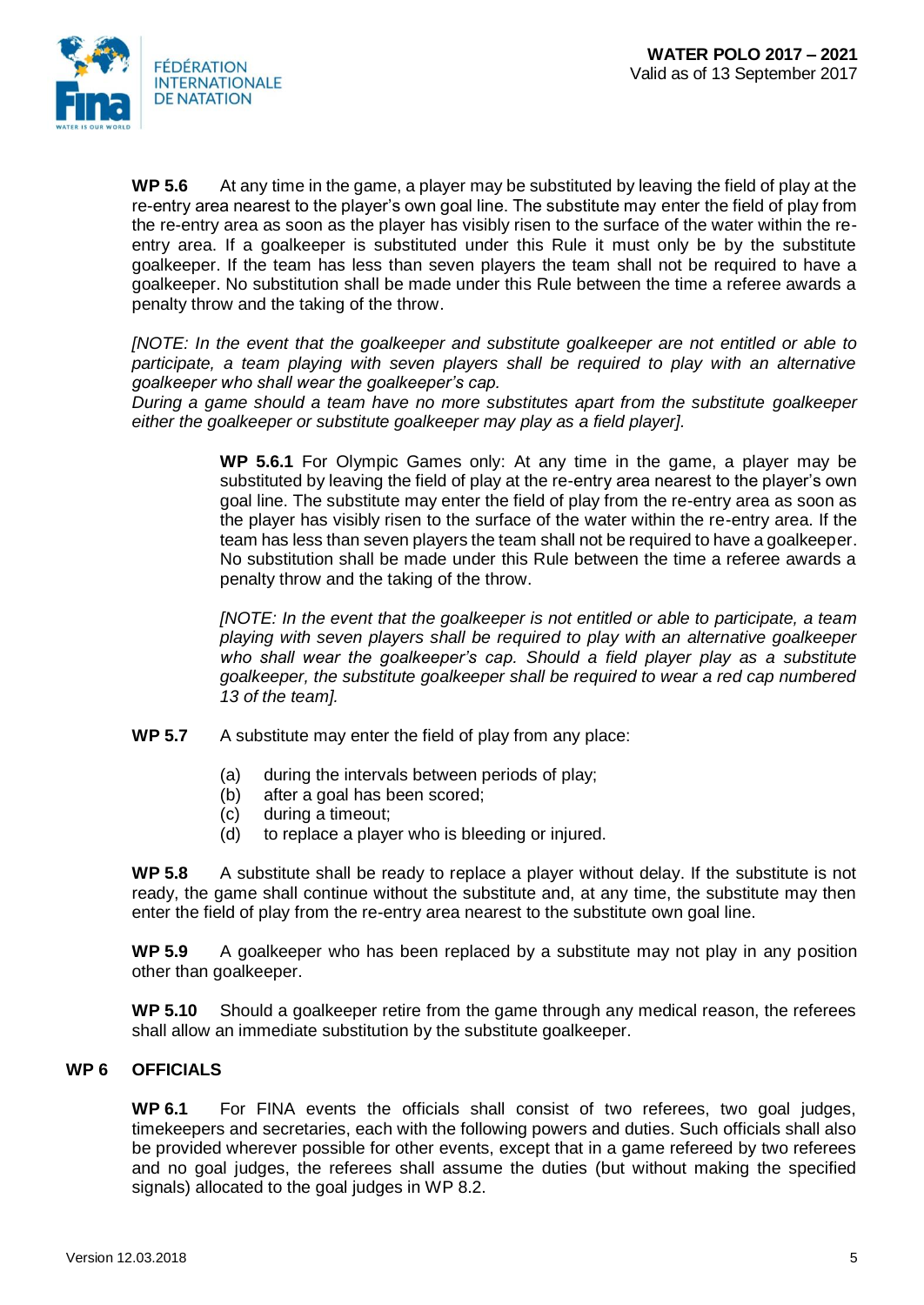

*[NOTE: Depending on the degree of importance, games can be controlled by teams of four to eight officials, as follows:* 

- *(a) Referees and goal judges: Two referees and two goal judges; or two referees and no goal judges; or one referee and two goal judges.*
- *(b) Timekeepers and secretaries: With one timekeeper and one secretary: The timekeeper shall record the periods of continuous possession of the ball by each team, in accordance with WP 20.15. The secretary shall record the exact periods of actual play, timeouts and the intervals between periods, maintain the record of the game as set out in WP 10.1 and shall also record the respective periods of exclusion of players ordered from the water in accordance with the Rules.*

*With two timekeepers and one secretary: Timekeeper No. 1 shall record the exact periods of actual play, timeouts and the intervals between periods. Timekeeper No. 2 shall record the periods of continuous possession of the ball by each team, in accordance with WP 20.15. The secretary shall maintain the record of the game and perform all other duties as set out in WP 10.1.* 

*With two timekeepers and two secretaries: Timekeeper No. 1 shall record the exact periods of actual play, timeouts and the intervals between periods. Timekeeper No. 2 shall record the periods of continuous possession of the ball by each team, in accordance with WP 20.15. Secretary No. 1 shall maintain the record of the game as set out in WP 10.1(a). Secretary No. 2 shall carry out the duties set out in WP 10.1(b), (c) and (d) relating to the improper re-entry of excluded players, improper entry of substitutes, exclusion of players and the third personal foul.]* 

## **WP 7 REFEREES**

**WP 7.1** The referees shall be in absolute control of the game. Their authority over the players shall be effective during the whole time that they and the players are within the precincts of the pool. All decisions of the referees on questions of fact shall be final and their interpretation of the Rules shall be obeyed throughout the game. The referees shall not make any presumption as to the facts of any situation during the game but shall interpret what they observe to the best of their ability.

**WP 7.2** The referees shall whistle to start and restart the game and to declare goals, goal throws, corner throws (whether signalled by the goal judge or not), neutral throws and infringements of the Rules. A referee may alter a decision provided it is done before the ball is put back into play.

**WP 7.3** The referees shall have discretion to award (or not award) any ordinary, exclusion or penalty foul, depending on whether the decision would advantage the attacking team. They shall officiate in favour of the attacking team by awarding of a foul or refraining from awarding a foul if, in their opinion, awarding the foul would be an advantage to the offending player's team.

*[NOTE: The referees shall apply this principle to the fullest extent.]* 

**WP 7.4** The referees shall have the power to order any player from the water in accordance with the appropriate Rule and to abandon the game should a player refuse to leave the water when so ordered.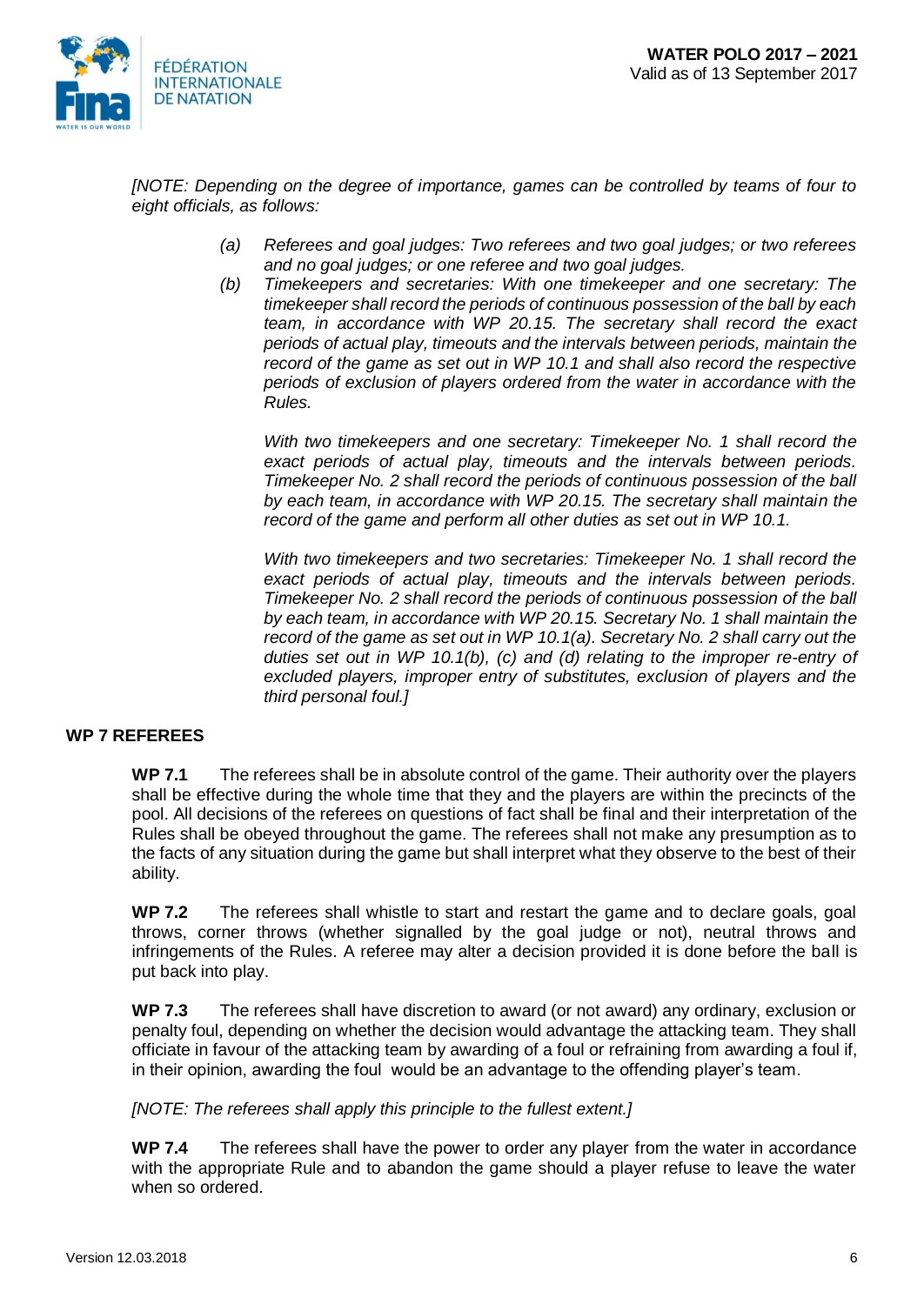

**WP 7.5** The referees shall have the power to order the removal from the precincts of the pool any player, substitute, spectator or official whose behaviour prevents the referees from carrying out their duties in a proper and impartial manner.

**WP 7.6** The referees shall have the power to abandon the game at any time if, in their opinion, the behaviour of the players or spectators, or other circumstances prevent it from being brought to a proper conclusion. If the game has to be abandoned the referees shall report their actions to the competent authority.

## **WP 8 GOAL JUDGES**

**WP 8.1** The goal judges shall be situated on the same side as the official table, each on the goal line at the end of the field of play.

- **WP 8.2** The duties of the goal judges shall be:
	- (a) to signal by raising one arm vertically when the players are correctly positioned on their respective goal lines at the start of a period;
	- (b) to signal by raising both arms vertically for an improper start or restart;
	- (c) to signal by pointing with the arm in the direction of the attack for a goal throw; (d) to signal by pointing with the arm in the direction of the attack for a corner throw;
	- (d) to signal by raising and crossing both arms for a goal;
	- (e) to signal by raising both arms vertically for an improper re-entry of an excluded player or improper entry of a substitute.

**WP 8.3** Each goal judge shall be provided with a supply of balls and when the original ball has gone outside the field of play, the goal judge shall immediately throw a new ball to the goalkeeper (for a goal throw), to the nearest player of the attacking team (for a corner throw), or as otherwise directed by the referee.

## **WP 9 TIMEKEEPERS**

## **WP 9.1 The duties of the timekeepers shall be:**

- (a) to record the exact periods of actual play, timeouts and the intervals between the periods;
- (b) to record the periods of continuous possession of the ball by each team;
- (c) to record the exclusion times of players ordered from the water in accordance with the Rules, together with the re-entry times of such players or their substitutes;
- (d) to audibly announce the start of the last minute of the game; .
- (e) to signal by whistle after 45 seconds and at the end of each timeout.

**WP 9.2** A timekeeper shall signal by whistle (or by any other means provided it is distinctive, acoustically efficient and readily understood), the end of each period independently of the referees and the signal shall take immediate effect except:

- (a) in the case of the simultaneous award by a referee of a penalty throw, in which event the penalty throw shall be taken in accordance with the Rules;
- (b) if the ball is in flight and crosses the goal line, in which event any resultant goal shall be allowed.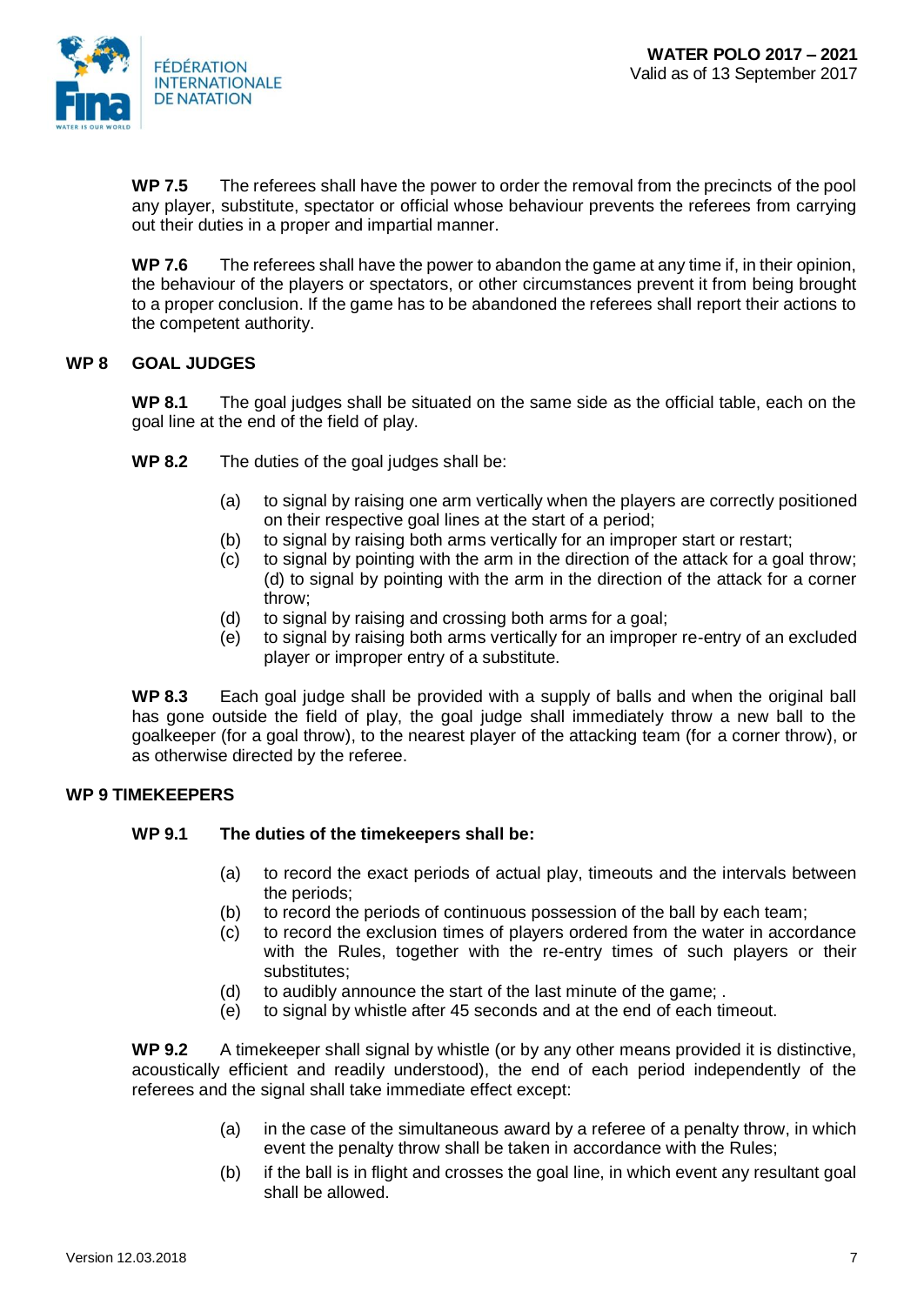

## **WP 10 SECRETARIES**

## **WP 10.1 The duties of the secretaries shall be:**

- (a) to maintain the record of the game, including the players, the score, timeouts, exclusion fouls, penalty fouls, and personal fouls awarded against each player;
- (b) to control the periods of exclusion of players and to signal the expiration of the period of exclusion by raising the appropriate flag; except that a referee shall signal the re-entry of an excluded player or a substitute when that player's team has retaken possession of the ball. After 4 minutes the secretary should signal the re-entry of a substitute for a player who has committed brutality by raising the yellow flag along with the appropriate coloured flag;
- (c) to signal with the red flag and by whistle for any improper re-entry of an excluded player or improper entry of a substitute (including after a signal by a goal judge to indicate an improper re-entry or entry), which signal shall stop play immediately;
- (d) to signal, without delay, the award of a third personal foul against any player as follows:
	- (i) with the red flag if the third personal foul is an exclusion foul;
	- (ii) with the red flag and a whistle if the third personal foul is a penalty foul.

## **WP 11 DURATION OF THE GAME**

**WP 11.1** The duration of the game shall be four periods each of eight minutes actual play. Time shall commence at the start of each period when a player touches the ball. At all signals for stoppages, the recording watch shall be stopped until the ball is put back into play by the ball leaving the hand of the player taking the appropriate throw or when the ball is touched by a player following a neutral throw.

**WP 11.2** There shall be a two-minute interval between the first and second periods and between the third and fourth periods and a five-minute interval between the second and third periods. The teams, including the players, coaches and officials, shall change ends before starting the third period.

**WP 11.3** Should the scores be level at full time in any game for which a definite result is required, there shall be a penalty shoot out to determine the result.

*[NOTE: If a penalty shoot out is necessary, the following procedure shall be followed:*

- (a) if it involves the two teams having just completed a game, the shoot out will *begin immediately and the same referees will be used*
- *(b) otherwise, the shoot out will occur 30 minutes following the completion of the final game of that round, or at the first practical opportunity. The referees involved in the most recent game of that round will be used, provided they are neutral*
- *(c) if two teams are involved the respective coaches of the teams will be requested to nominate five players and goalkeeper who will participate in the penalty shoot out; the goalkeeper may be changed at any time provided the substitute was listed amongst the team list in that game*
- *(d) the five players nominated will be required to be listed in order and that order will determine the sequence in which those players will shoot at their opponents goal; the sequence cannot be changed*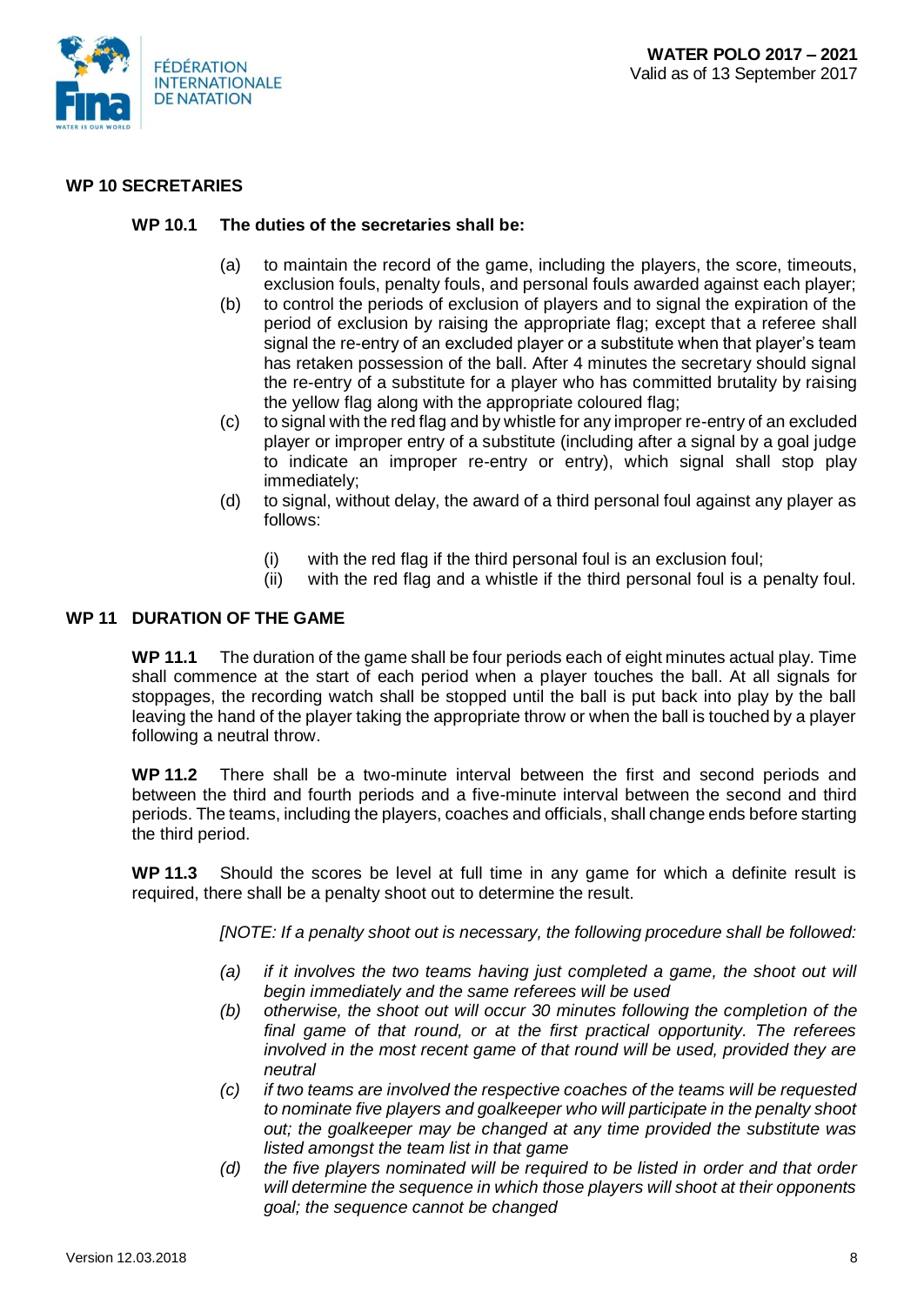

- *(e) no players excluded for the game are eligible to be listed amongst those players to shoot or substitute as goalkeeper*
- *(f) if the goalkeeper is excluded during the penalty shoot out, a player from the nominated five players may substitute for the goalkeeper but without the privileges of the goalkeeper; following the taking of the penalty shot, the player may be substituted by another player or alternate goalkeeper. If a field player is excluded during the penalty shoot out, the player's position is removed from the*  list of the five players participating in the penalty shoot out, and a substituted *player is placed in the last position on the list*
- *(g) shots will be taken alternately at each end of the field of play, unless conditions at one end of the field of play advantage and/or disadvantage a team, in which case all shots may be taken at the same end. The players taking the shots will remain in the water in front of their bench, the goalkeepers will change ends, and all players not involved must sit on their team bench*
- *(h) the team to shoot first will be determined by toss of a coin*
- *(i) should teams still be tied following the completion of the initial five penalty shots, the same five players shall then take alternate shots until one team misses and the other(s) score*
- *(j) if three or more teams are involved, each team will shoot five penalty shots against each of the other teams, alternating at each shot. The order of the first shot will be determined by draw.]*

**WP 11.4** Any visible clock shall show the time in a descending manner (that is, showing the time remaining in a period).

**WP 11.5** If a game (or part of a game) must be replayed, then goals, personal fouls, and timeouts that occurred during the time to be replayed are deleted from the game score sheet, however brutality, misconduct, and any red card exclusions are recorded on the game score sheet.

## **WP 12 TIMEOUTS**

**WP 12.1** Each team may request one timeout in each period of play. The duration of the timeout shall be one minute. A timeout may be requested at any time, including after a goal, by the coach of the team in possession of the ball calling "timeout" and signalling to the secretary or referee with the hands forming a T-shape. If a timeout is requested, the secretary or referee shall immediately stop the game by whistle and the players shall immediately return to their respective halves of the field of play.

**WP 12.2** Play shall be restarted on the whistle of the referee by the team in possession of the ball putting the ball into play on or behind the half distance line, except that if the timeout is requested before the taking of a penalty throw or corner throw, that throw shall be maintained.

*[NOTE: The possession clock continues from the recommencement of the play after the timeout.]* 

**WP 12.3** If the coach of the team in possession of the ball requests an additional timeout to which the team is not entitled, the game shall be stopped and play shall then be restarted by a player of the opposing team putting the ball into play at the half distance line.

**WP 12.4** If the coach of the team not in possession of the ball requests a timeout, the game shall be stopped and a penalty throw awarded to the opposing team.

**WP 12.5** At the restart following a timeout, players may take any position in the field of play, subject to the Rules relating to the taking of penalty throws and corner throws.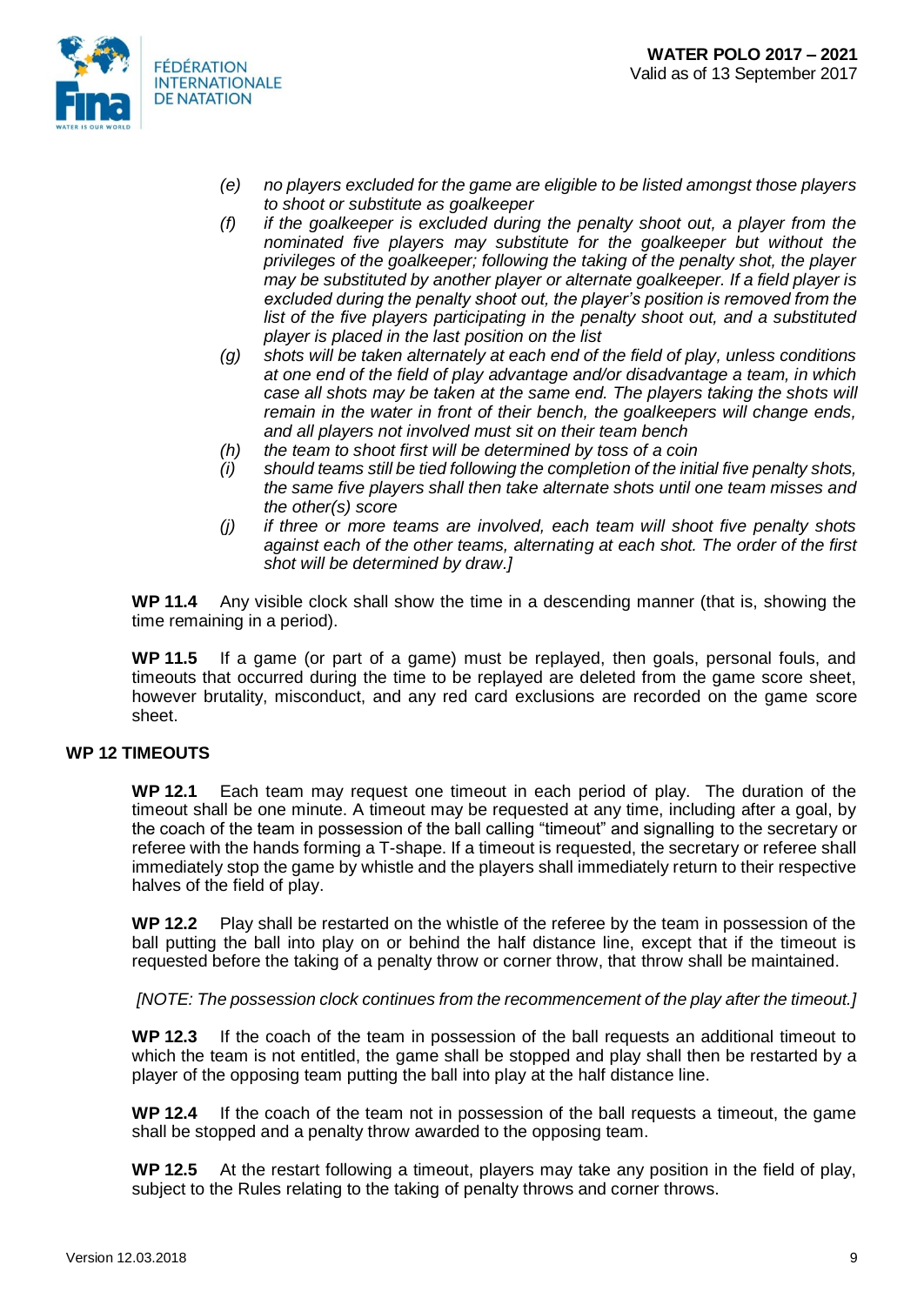

## **WP 13 THE START OF PLAY**

**WP 13.1** The first team listed in the official program will wear white caps or the caps reflecting the colour of their country and will start the game to the left of the official table. The other team will wear blue caps or caps of a contrasting colour and will start the game to the right of the table.

**WP 13.2** At the start of each period, the players shall take up positions on their respective goal lines, about one metre apart and at least one metre from the goal posts. Not more than two players shall be allowed between the goal posts. No part of a player's body shall be beyond the goal line at water level.

*[NOTE: No player may pull the lane line forward and the player swimming for the ball must not have their feet on the goal in an attempt to push off at the start or restart of the game.]* 

**WP 13.3** When the referees are satisfied that the teams are ready, a referee shall blow the whistle to start and then release or throw the ball into play on the half distance line.

**WP 13.4** If the ball is released or thrown giving one team a definite advantage, the referee shall call for the ball and award a neutral throw on the half distance line.

#### **WP 14 METHOD OF SCORING**

**WP 14.1** A goal shall be scored when the entire ball has passed fully over the goal line, between the goal posts and underneath the crossbar.

**WP 14.2** A goal may be scored from anywhere within the field of play; except that the goal keeper shall not be permitted to go or touch the ball beyond the half distance line.

**WP 14.3** A goal may be scored by any part of the body except the clenched fist. A goal may be scored by dribbling the ball into the goal. At the start or any restart of the game, at least two players (of either team but excluding the defending goalkeeper) must intentionally play or touch the ball except at the taking of:

- (a) a penalty throw;
- (b) a free throw thrown by a player into the player's own goal;
- (c) an immediate shot from a goal throw; or
- (d) an immediate shot from a free throw awarded outside 5 metres.

*[NOTE: A goal may be scored by a player immediately shooting from outside 5 metres after the player's team has been awarded a free throw for a foul committed outside 5 metres. If the player puts the ball into play, a goal can then only be scored if the ball has been intentionally touched by another player, other than the defending goalkeeper.* 

*If at the award of a foul the ball is inside 5 metres or closer to the defending team's goal, a goal may be scored under this Rule if the ball is returned without delay to either the place where the*  foul was committed, to any place on the same line as the foul or to any place behind the line of *the foul provided the shot is then immediately made from that position. A goal may not be scored under this Rule direct from the restart following:*

- *(a) a timeout*
- 
- *(b) a goal (c) an injury, including bleeding*
- *(d) the replacement of a cap*
- *(e) the referee calling for the ball*
- *(f) the ball leaving the side of the field of play*
- *(g) any other delay.]*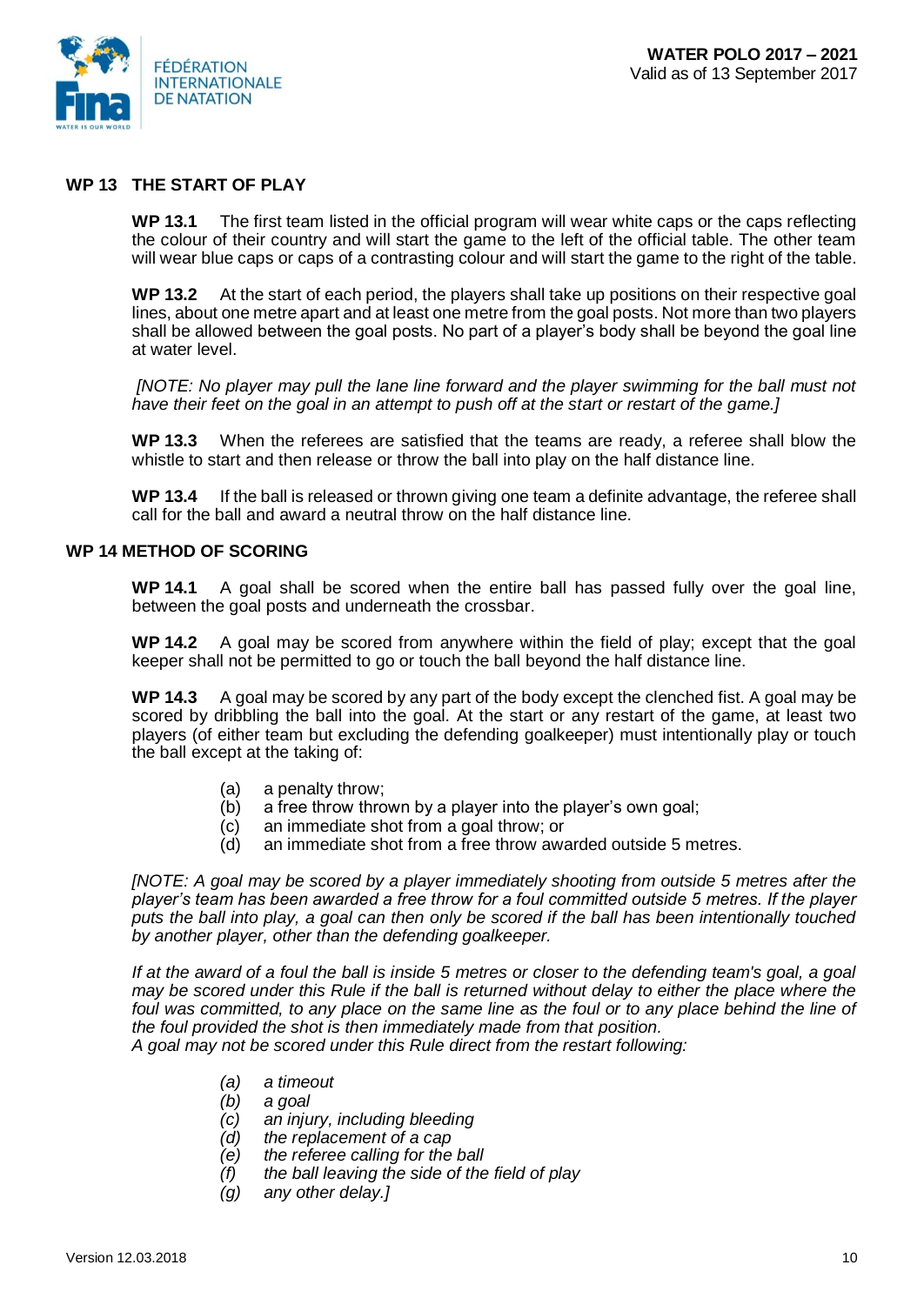

**WP 14.4** A goal shall be scored if, at the expiration of 30 seconds possession or at the end of a period, the ball is in flight and enters the goal.

*[NOTE: In the circumstances of this Rule, if the ball enters the goal after hitting the goal post, crossbar, goalkeeper or other defending player, and/or bouncing off the water, a goal shall be allowed. If the end of the period has been signalled and the ball is then played or touched intentionally by another attacking player on its way into the goal, the goal shall not be allowed.* 

*If the ball is in flight towards the goal in the circumstances of this Rule and the goalkeeper or another defending player pulls down the goal, or within his own 5 metre area a defending player other than the goalkeeper stops the ball with two hands or arms or punches the ball to prevent a goal being scored, the referee shall award a penalty throw if, in the referee's opinion, the ball would have reached the goal line if the offence had not occurred.* 

*If the ball which is in flight towards the goal in the circumstances of this Rule lands on the water and then floats completely over the goal line, the referee shall award a goal only if the ball floats over the goal line immediately due to the momentum of the shot.]* 

## **WP 15 RESTARTING AFTER A GOAL**

**WP 15.1** After a goal has been scored, the players shall take up positions anywhere within their respective halves of the field of play. No part of a player's body shall be beyond the half distance line at water level. A referee shall restart the game by blowing the whistle. At the time of the restart, actual play shall resume when the ball leaves the hand of a player of the team not having scored the goal. A restart not taken in accordance with this Rule shall be retaken.

#### **WP 16 GOAL THROWS**

**WP 16.1** A goal throw shall be awarded:

- (a) when the entire ball has passed fully over the goal line excluding between the goal posts and underneath the crossbar, having last been touched by any player other than the goalkeeper of the defending team;
- (b) when the entire ball has passed fully over the goal line between the goal posts and underneath the crossbar, or strikes the goal posts, crossbar or the defending goalkeeper direct from:
	- (i) a free throw awarded inside 5 metres;
	- (ii) a free throw awarded outside 5 metres not taken in accordance with the Rules;
	- (iii) a goal throw not taken immediately;
	- (iv) a corner throw.

**WP 16.2** The goal throw shall be taken by any player of the team from anywhere within the 2 metre area. A goal throw not taken in accordance with this Rule shall be retaken.

*[NOTE: The goal throw shall be taken by the player nearest to the ball. There should be no undue delay in taking a free throw, goal throw or corner throw, which must be taken in such a manner so as to enable the other players to observe the ball leaving the thrower's hand. Players often make the mistake of delaying the throw because they overlook the provisions of WP 19.4, which permit the thrower to dribble the ball before passing to another player. The throw can thus be taken immediately, even though the thrower cannot at that moment find a player to whom to pass the ball. On such an occasion, the player is allowed to take the throw either by dropping it from a raised hand on to the surface of the water (figure 1) or by throwing it in the air (figure 2) and then swim with or dribble the ball. In either case, the throw must be taken so that the other players are able to observe it.]*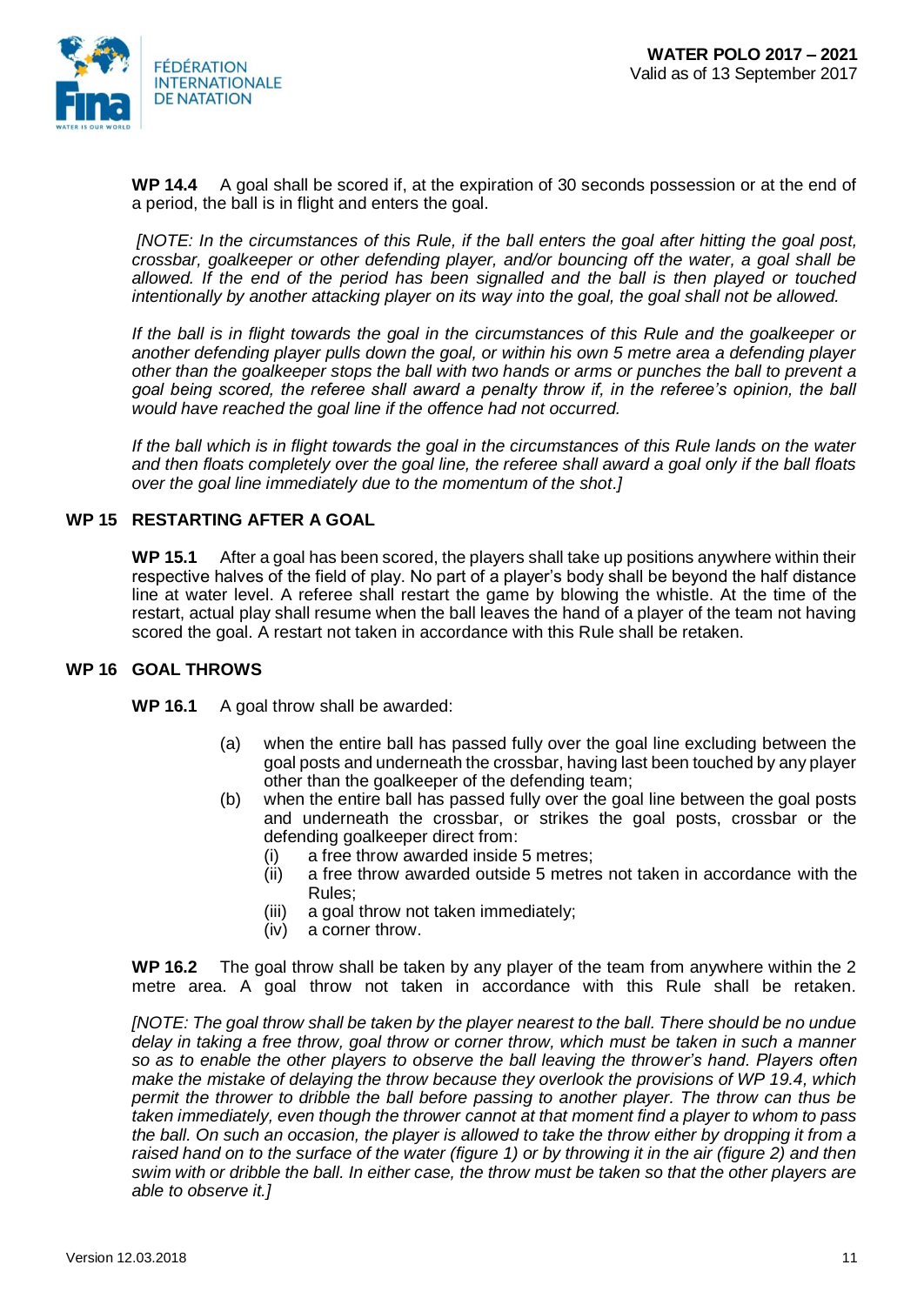



## **WP 17 CORNER THROWS**

**WP 17.1** A corner throw shall be awarded when the entire ball has passed fully over the goal line excluding between the goal posts and underneath the crossbar, having last been touched by the goalkeeper of the defending team or when a defending player deliberately sends the ball over the goal line.

**WP 17.2** The corner throw shall be taken by a player of the attacking team from the 2 metre mark on the side nearest to which the ball crossed the goal line. The throw need not be taken by the nearest player but shall be taken without undue delay.

## *[NOTE: For method of taking the throw, see note to WP 16.2]*

**WP 17.3** At the taking of a corner throw no players of the attacking team shall be within the 2 metre area.

**WP 17.4** A corner throw taken from the wrong position or before the players of the attacking team have left the 2 metre area shall be retaken.

## **WP 18 NEUTRAL THROWS**

**WP 18.1** A neutral throw shall be awarded:

- (a) when, at the start of a period, a referee is of the opinion that the ball has fallen in a position to the definite advantage of one team;
- (b) when one or more players of opposing teams commit an ordinary foul at the same moment which makes it impossible for the referees to distinguish which player offended first;
- (c) when both referees blow their whistles at the same moment to award ordinary fouls to the opposing teams;
- (d) when neither team has possession of the ball and one or more players of opposing teams commit an exclusion foul at the same moment. The neutral throw shall be taken after the offending players have been excluded;
- (e) when the ball strikes or lodges in an overhead obstruction.

**WP 18.2** At a neutral throw, a referee shall throw the ball into the field of play at approximately the same lateral position as the event occurred in such a manner as to allow the players of both teams to have equal opportunity to reach the ball. A neutral throw awarded within the 2 metre area shall be taken on the 2 metre line.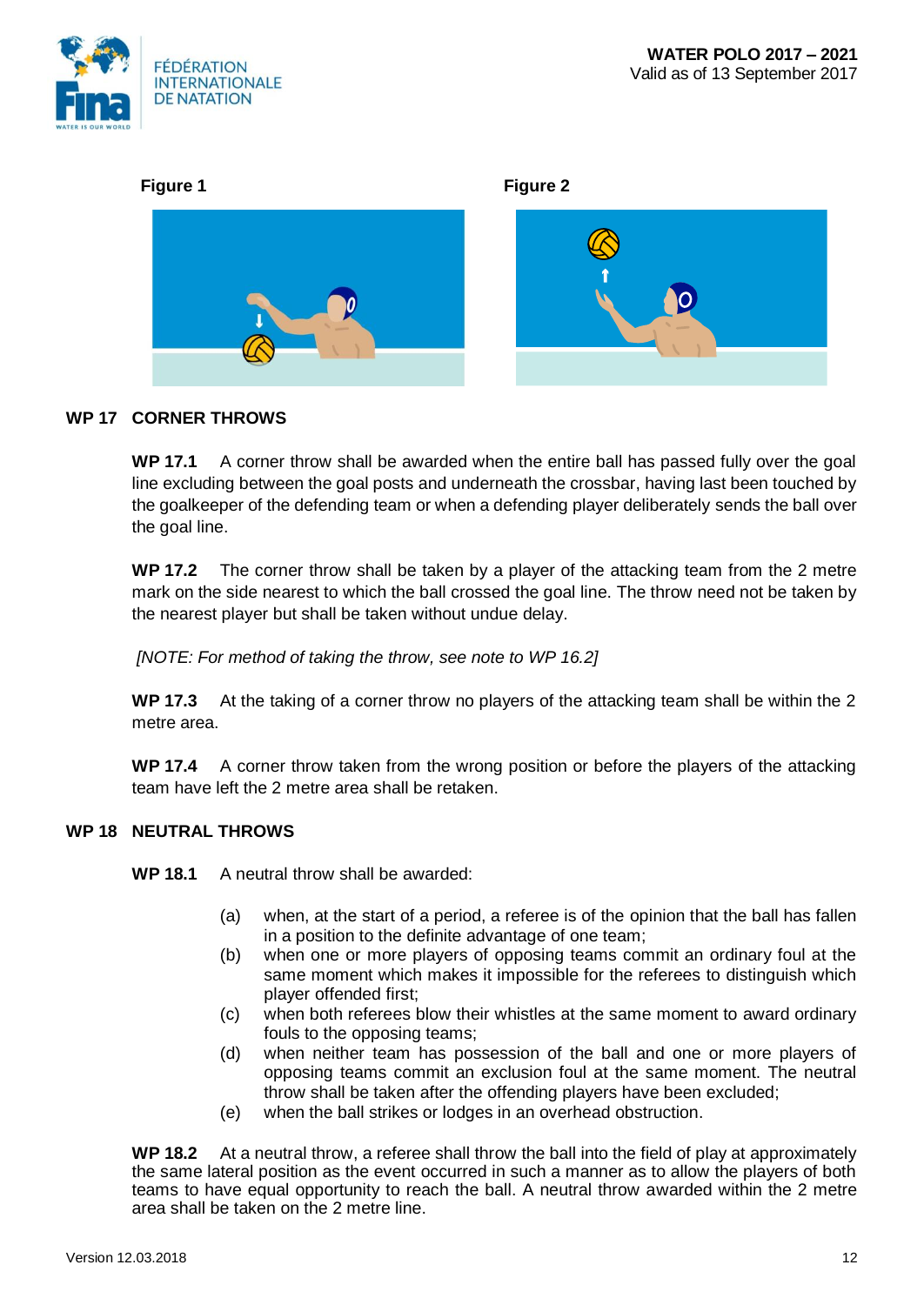

**WP 18.3** If at a neutral throw the referee is of the opinion that the ball has fallen in a position to the definite advantage of one team, the referee shall call for the ball and retake the throw.

### **WP 19 FREE THROWS**

- **WP 19.1** A free throw shall be taken at the place where the foul occurred, except:
	- (a) if the ball is further from the defending team's goal, the free throw shall be taken from the location of the ball;
	- (b) if the foul is committed by a defending player within the defender's 2 metre area, the free throw shall be taken on the 2 metre line opposite to where the foul was committed or, if the ball is outside the 2 metre area, from the location of the ball; (c) where otherwise provided for in the Rules.

**WP 19.2** A player awarded a free throw shall put the ball into play immediately, including by passing or by shooting, if permitted by the Rules. It shall be an offence if a player who is clearly in a position most readily to take a free throw does not do so. A defending player having committed a foul shall move away from the player taking the free throw before raising an arm to block a pass or shot; a player who fails to do so shall be excluded for "interference" under WP 21.5.

**WP 19.3** The responsibility for returning the ball to the player who is to take the free throw shall be that of the team to which the free throw is awarded.

**WP 19.4** The free throw shall be taken in a manner to enable the players to observe the ball leaving the hand of the player taking the throw, who shall also then be permitted to carry or dribble the ball before passing to another player. The ball shall be in play immediately when it leaves the hand of the player taking the free throw.

*[NOTE: For method of taking the throw, see note to WP 16.2.]* 

## **WP 20 ORDINARY FOULS**

**WP 20.1** It shall be an ordinary foul to commit any of the following offences (WP 20.2 to WP 20.17), which shall be punished by awarding of a free throw to the opposing team.

*[NOTE: The referees must award ordinary fouls in accordance with the Rules to enable the attacking team to develop an advantage situation. However, the referees must have regard to the special circumstance of WP 7.3 (Advantage).]* 

**WP 20.2** To advance beyond the goal line at the start of a period, before the referee has given the signal to start. The free throw shall be taken from the location of the ball or, if the ball has not been released into the field of play, from the half distance line.

**WP 20.3** To assist a player at the start of a period or at any other time during the game.

**WP 20.4** To hold or push off from the goal posts or their fixtures, to hold or push off from the sides or ends of the pool during actual play or at the start of a period.

**WP 20.5** To take any active part in the game when standing on the floor of the pool, to walk when play is in progress or to jump from the floor of the pool to play the ball or tackle an opponent. This Rule shall not apply to the goalkeeper while within the goalkeeper's 5 metre area.

**WP 20.6** To take or hold the entire ball under the water when tackled.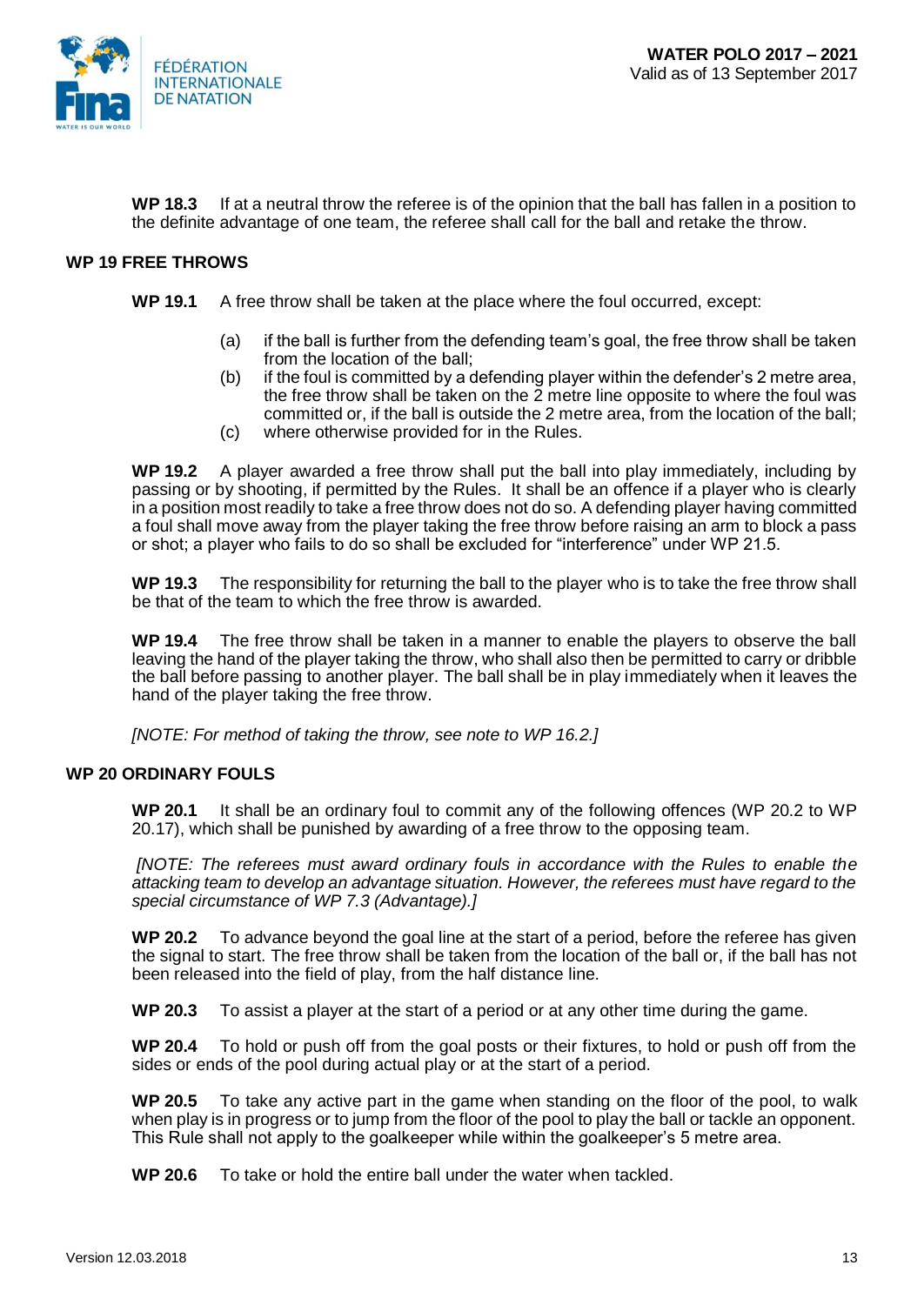

*[NOTE: It is an ordinary foul to take or hold the ball under the water when tackled, even if the player holding the ball has the ball forced under the water as a result of the opponent's challenge (figure 3). It makes no difference that the ball goes under the water against the player's will. What*  is important is that the foul is awarded against the player who was in contact with the ball at the *moment it was taken under the water. It is important to remember that the offence can only occur when a player takes the ball under when tackled. Thus, if the goalkeeper emerges high out of the water to save a shot and then while falling back takes the ball under the water, the goalkeeper*  has committed no offence; but if the goalkeeper then holds the ball under the water when *challenged by an opponent, the goalkeeper will have committed an infringement of this Rule and if the goalkeeper's actions prevented a probable goal, a penalty throw must be awarded under WP 22.2.]*

## **Figure 3**



**WP 20.7** To strike at the ball with a clenched fist. This Rule shall not apply to the goalkeeper while within the goalkeeper's 5 metre area.

**WP 20.8** To play or touch the ball with two hands at the same time. This Rule shall not apply to the goalkeeper while within the goalkeeper's 5 metre area.

**WP 20.9** To push or push off from an opponent who is not holding the ball.

*[NOTE: Pushing can take place in various forms, including with the hand (figure 4) or with the foot (figure 5). In the cases illustrated, the punishment is a free throw for an ordinary foul. However, referees must take care to differentiate between pushing with the foot and kicking - which then*  becomes an exclusion foul or even brutality. If the foot is already in contact with the opponent *when the movement begins, this will usually be pushing, but if the movement begins before such contact with the opponent is made, then this should generally be regarded as kicking.]* 





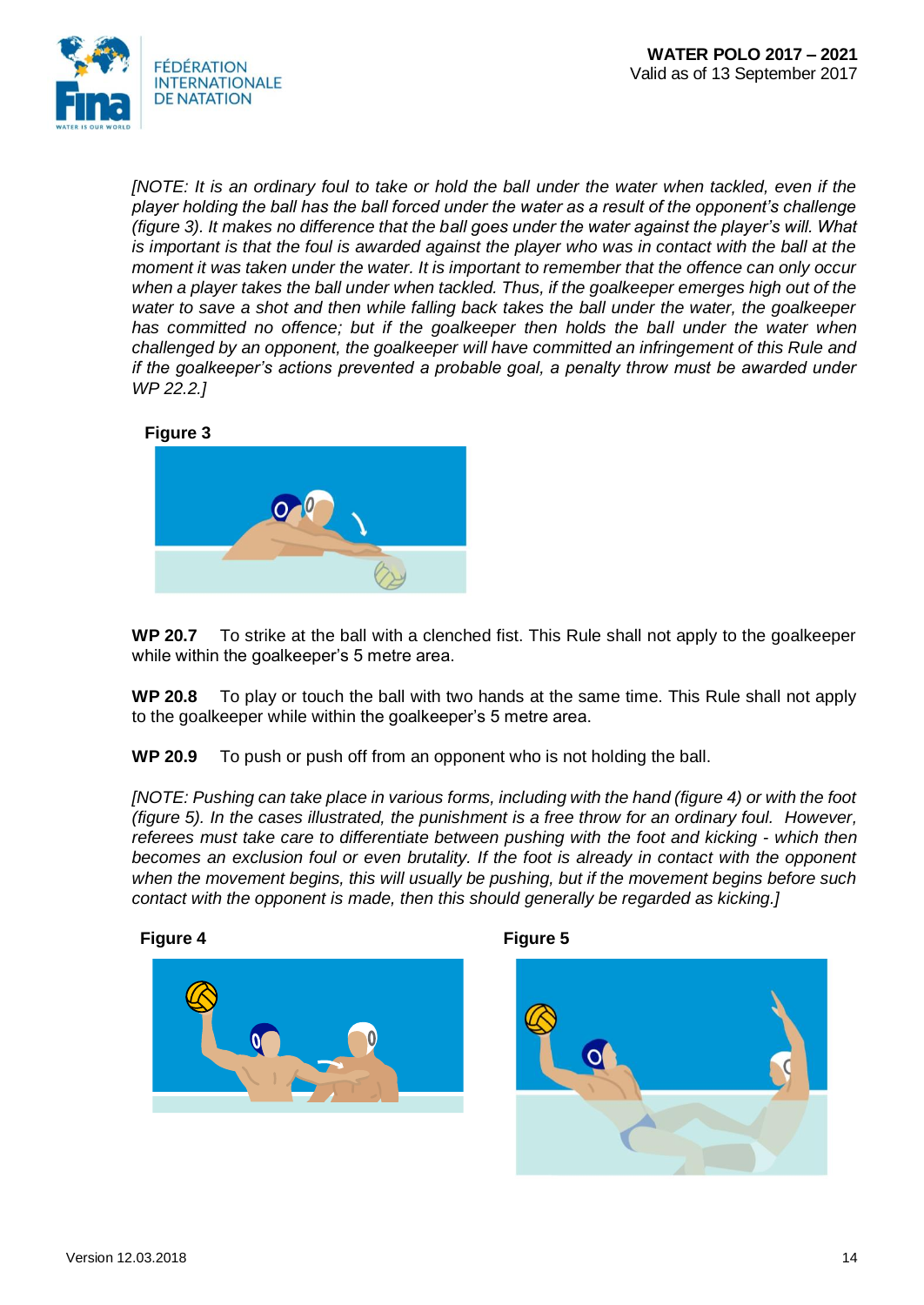

**WP 20.10** To be within two metres of the opponents' goal line except when behind the line of the ball. It shall not be an offence if a player takes the ball into the 2 metre area and passes it to another player who is behind the line of the ball and who shoots at goal immediately, before the first player has been able to leave the 2 metre area.

*[NOTE: If the player receiving the pass does not shoot at goal, the player who passed the ball must immediately leave the 2 metre area to avoid being penalised under this Rule.]* 

**WP 20.11** To take a penalty throw other than in the prescribed manner.

*[NOTE: See WP 23.4 for method of taking a penalty throw.]* 

**WP 20.12** To delay unduly when taking a free throw, goal throw or corner throw. *[NOTE: See note to WP 16.2]*

**WP 20.13** For a goalkeeper to go or touch the ball beyond the half distance line.

**WP 20.14** To last touch the ball that goes out of the side of the field of play (including the ball rebounding from the side of the field of play) except in the case of a defensive field player blocking a shot over the side of the field of play, in which case a free throw is given to the defensive team.

**WP 20.15** For a team to retain possession of the ball for more than 30 seconds of actual play without shooting at their opponent's goal. The time eper recording the possession time shall reset the clock:

- (a) when the ball has left the hand of the player shooting at goal. If the ball rebounds into play from the goal post, crossbar or the goalkeeper, the possession time shall not recommence until the ball comes into the possession of one of the teams;
- (b) when the ball comes into the possession of the opposing team. "Possession" shall not include the ball merely being touched in flight by an opposing player;
- (c) when the ball is put into play following the award of an exclusion foul, penalty foul, goal throw, corner throw or neutral throw.

Visible clocks shall show the time in a descending manner (that is, showing the possession time remaining).

*[NOTE: The timekeeper and referees must decide whether there was a shot on goal or not but the referees have the final decision.]*

**WP 20.16** To waste time.

*[NOTE: It is always permissible for a referee to award an ordinary foul under this Rule before the 30 seconds possession period has elapsed.*

*If the goalkeeper is the only player of the team in that team's half of the field of play, it shall be deemed wasting time for the goalkeeper to receive the ball from another member of that team who is in the other half of the field of play.*

*In the last minute of the game, the referees must be certain that there is intentional wasting time before applying this Rule.]*

**WP 20.17** To simulate being fouled.

*[NOTE: Simulation means an action taken by a player with the apparent intent of causing a referee to award a foul incorrectly against an opposing player. A referee may issue a yellow card against a team for repeated simulation and may apply WP 21.13 (persistent fouling) to sanction offending players.]*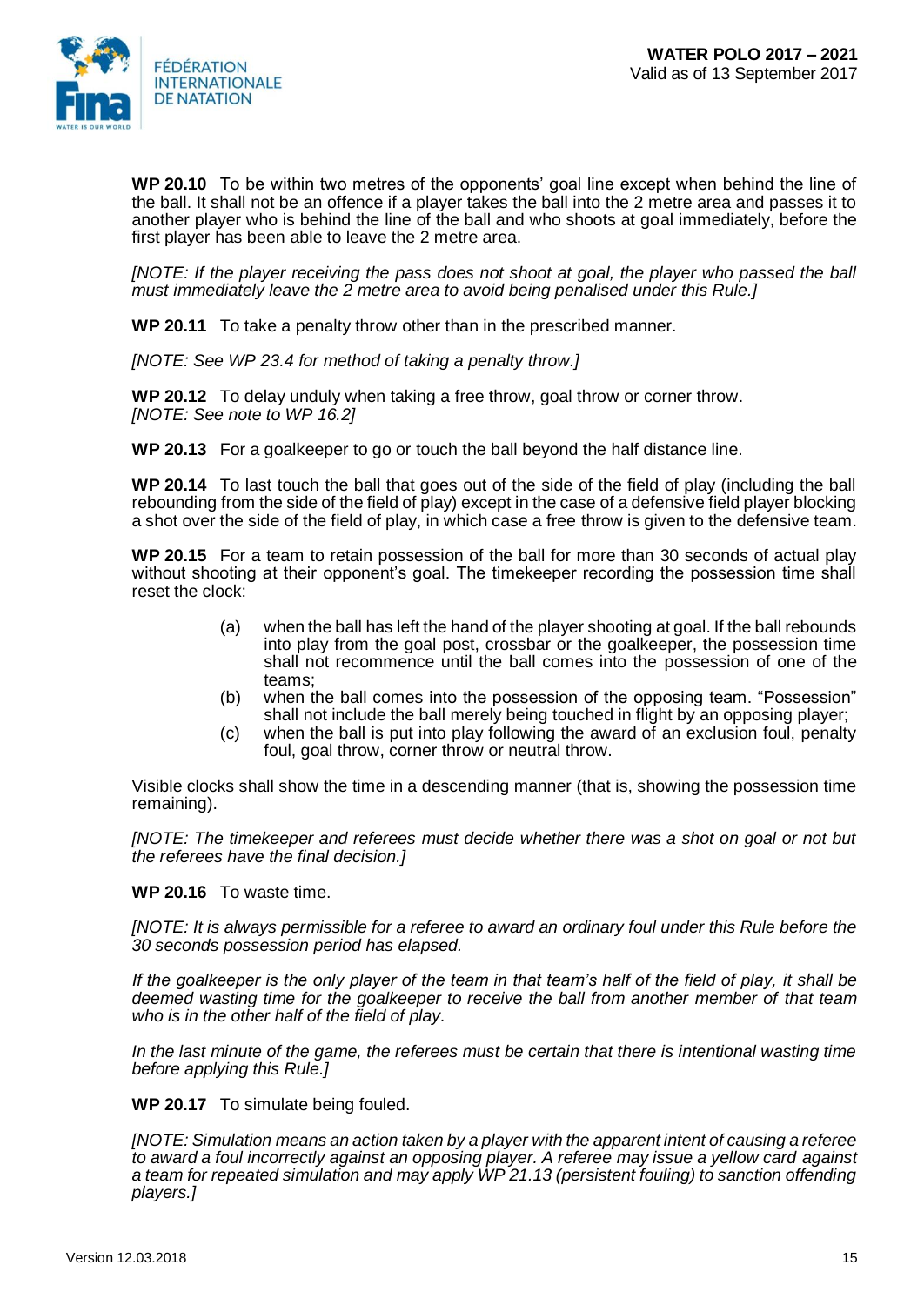

## **WP 21 EXCLUSION FOULS**

**WP 21.1** It shall be an exclusion foul to commit any of the following offences (WP 21.4 to WP 21.18) which shall be punished (except as otherwise provided by the Rules) by the award of a free throw to the opposing team and the exclusion of the player who committed the foul.

**WP 21.2** The excluded player shall move to the re-entry area nearest to the player's own goal line without leaving the water. An excluded player who leaves the water (other than following the entry of a substitute) shall be deemed guilty of an offence under WP 21.13 (Misconduct).

*[NOTE: An excluded player (including any player excluded under the Rules for the remainder of the game) shall remain in the water and move (which may include swimming underwater) to the re-entry position nearest to the player's own goal line without interfering with the play. The player may leave from the field of play at any point and then swim to reach the re-entry area provided the player does not interfere with the alignment of the goal.* 

*On reaching the re-entry area, the excluded player shall be required to visibly rise to the surface of the water before the player (or a substitute) shall be permitted to re-enter in accordance with the Rules. However, it shall not be necessary for the excluded player to then remain in the reentry area to await the arrival of an intended substitute.]*

**WP 21.3** The excluded player or a substitute shall be permitted to re-enter the field of play after the earliest occurrence of one of the following:

- (a) when 20 seconds of actual play have elapsed, at which time the secretary shall raise the appropriate flag provided that the excluded player has reached the reentry area in accordance with the Rules;
- (b) when a goal has been scored;
- (c) when the excluded player's team has retaken possession of the ball (which means receiving control of the ball) during actual play, at which time the defensive referee shall signal re-entry by a hand signal;
- (d) when the excluded player's team is awarded a free throw or goal throw, the referee's signal to award the throw qualifies as the re-entry signal, provided that the excluded player has reached the re-entry area in accordance with the Rules.

The excluded player or a substitute shall be permitted to re-enter the field of play from the reentry area nearest to the player's own goal line, provided that:

- (a) the player has received a signal from the secretary or a referee;
- (b) the player shall not jump or push off from the side or wall of the pool or field of play;
- (c) the player shall not affect the alignment of the goal;
- (d) a substitute shall not be permitted to enter in the place of an excluded player until that player has reached the re-entry area nearest to the player's own goal line except between periods, after a goal, or during a timeout;
- (e) after a goal has been scored an excluded player or a substitute may re-enter the field of play from any place.

These provisions shall also apply to the entry of a substitute when the excluded player has received three personal fouls or has otherwise been excluded from the remainder of the game in accordance with the Rules.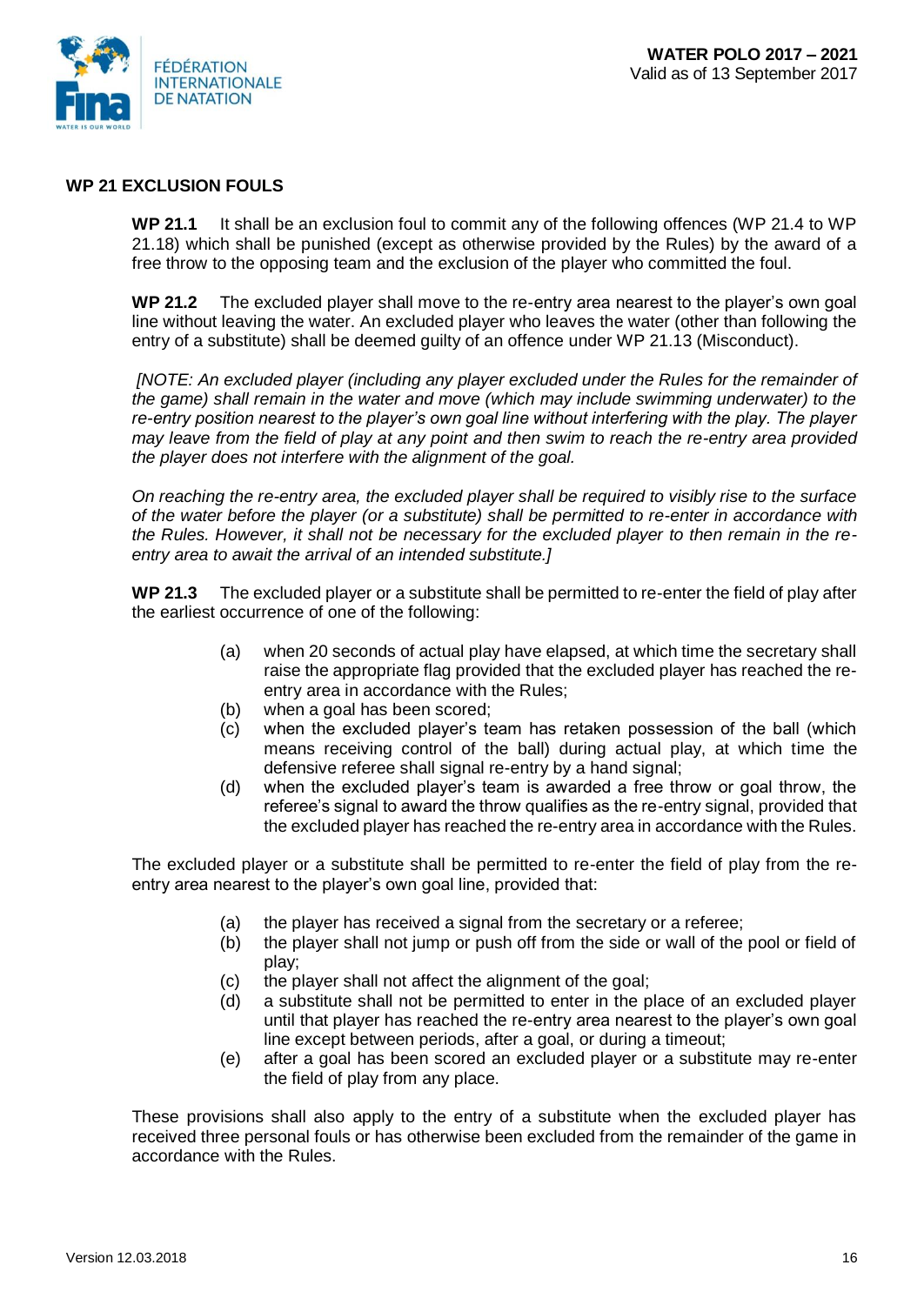

*[NOTE: A substitute shall not be signalled in by a referee and nor shall the secretary signal the expiration of 20 seconds exclusion period until the excluded player has reached the re-entry area nearest to the player's own goal line. This shall also apply to the re-entry of a substitute who is to replace a player excluded from the remainder of the game. In the event of an excluded player failing to return to the player's re-entry area, a substitute shall not be permitted to enter until a goal has been scored or at the end of a period or during a timeout.* 

*The primary responsibility for giving the signal for the re-entry of an excluded player or a substitute is with the defensive referee. However, the attacking referee may also assist in this regard and the signal of either referee shall be valid. If a referee suspects an improper re-entry or the goal judge signals such an improper re-entry, then the referee should first be satisfied that the other referee had not signalled the re-entry.* 

*Before giving the signal for the re-entry of an excluded player or a substitute, the defensive referee should wait momentarily in case the attacking referee whistles to restore possession to the opponent's team.* 

*A change of possession does not occur merely because of the end of a period, but an excluded player or substitute shall be eligible to re-enter if the team wins the ball at the swim up at the start of the next period. If a player is excluded when the end of a period is signalled, the referees and the secretary shall ensure that the teams have the correct number of players before signalling for the restart.]*

**WP 21.4** For a player to leave the water or sit or stand on the steps or side of the pool during play, except in the case of accident, injury, illness or with the permission of a referee.

**WP 21.5** To interfere with the taking of a free throw, goal throw or corner throw, including:

- (a) intentionally to throw away or fail to release the ball to prevent the normal progress of the game;
- (b) any attempt to play the ball before it has left the hand of the thrower.

*[NOTE: A player is not to be penalised under this Rule if the player does not hear the whistle as a result of being under the water. The referees must determine if the actions of the player are intentional.* 

*Interference with a throw may take place indirectly when the ball is hampered, delayed or prevented from reaching the player who is to take the throw, or it may occur when the execution of the throw is interfered with by an opponent blocking the direction of the throw (figure 6), by disturbing the actual movement of the thrower (figure 7) or by*  an opponent committing a foul under WP 19.2. For interference with a penalty throw, *see also WP 21.17.]*



**WP 21.6** To attempt to block a pass or shot with two hands outside the 5 metre area.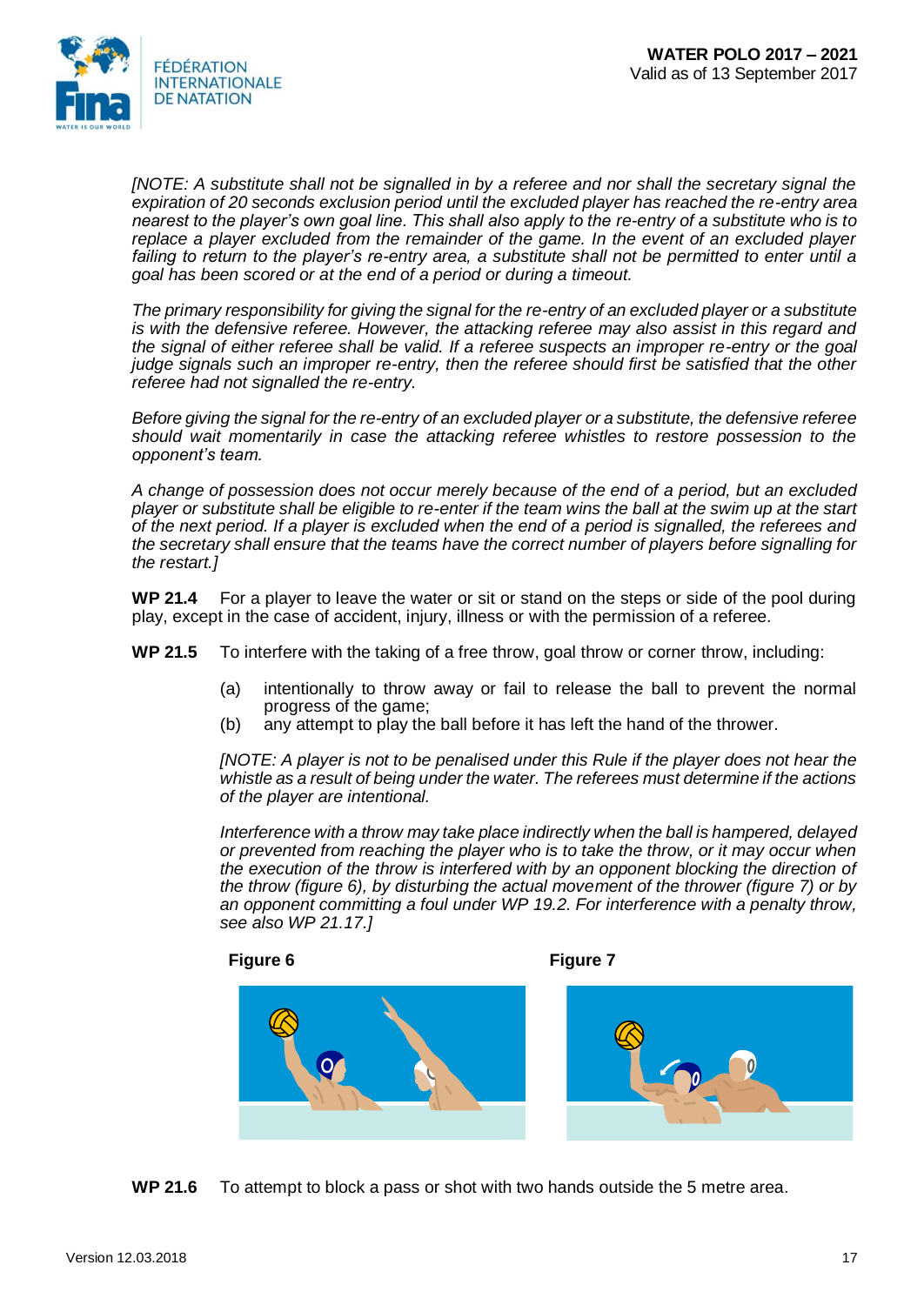

## **WP 21.7** To splash in the face of an opponent intentionally.

*[NOTE: Splashing is frequently used as an unfair tactic but is often only penalised in the obvious situation when players are facing one another (see figure 8). However, it can also occur less obviously when a player produces a curtain of water with an arm, seemingly without deliberate intent, in an attempt to block the view of the opponent who is about to shoot at goal or to make a pass.* 

**Figure 8**



*The punishment for intentionally splashing an opponent is exclusion under WP 21.7 or a penalty throw under WP 22.2 if the opponent is inside the 5 metre area and is attempting to shoot at goal. Whether to award a penalty throw or an exclusion is decided solely by the positioning and actions of the attacking player; whether the offending player is inside the 5 metre area or outside is not a decisive factor.]*

**WP 21.8** To impede or otherwise prevent the **Figure 9** free movement of an opponent who is not holding the ball, including swimming on the opponent's shoulders, back or legs. "Holding" is lifting, carrying or touching the ball but does not include dribbling the ball.

*[NOTE: This Rule can also be applied to advantage the attacking team. If a counter attack is in progress and a foul is committed which limits the attack, the offending player shall be excluded.* 

*The first thing for the referee to consider is whether the opponent is holding the ball, because if the player is doing so, the player making the challenge cannot be penalised for "impeding". It is clear that a player is holding the ball if it is held raised above the water (figure 9). The player is also holding the ball if the player swims with it held in the hand or makes contact with the ball while it is lying on the surface of the water (figure 10). Swimming with the ball (dribbling), as shown in figure 11, is not considered to be holding.* 









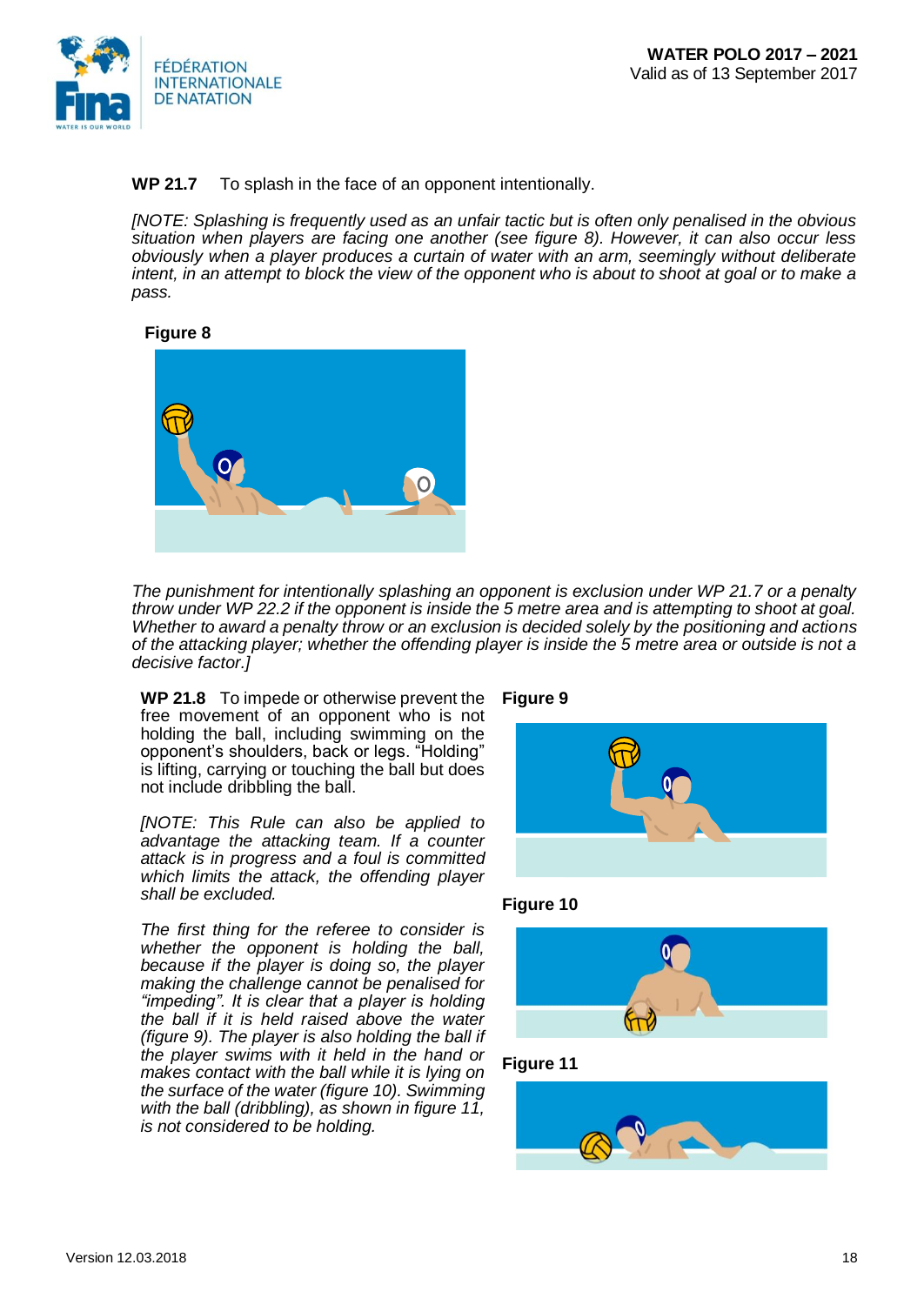

*A common form of impeding is where the player swims across the opponent's legs (figure 12), thus reducing the pace at which the opponent can move and interfering with the normal leg action. Another form is swimming on the opponent's shoulders. It must also be remembered that the foul of impeding can be committed by the player who is in possession of the ball. For example, figure 13 shows a player keeping one hand on the ball and trying to force the opponent away to gain more space. Figure 14 shows a player in possession of the ball impeding the opponent by pushing the opponent back with the head. Care must be taken with figures 13 & 14, because any violent movement by the player in possession of the ball might constitute striking or even brutality; the figures are intended to illustrate impeding without any violent movement. A player may also commit the offence of impeding even if the player is not holding or touching the ball. Figure 15 shows a player intentionally blocking the opponent with the player's body and with the arms flung open, thus making access to the ball impossible. This offence is most often committed near the boundaries of the field of play.]*

## **Figure 12 Figure 13**









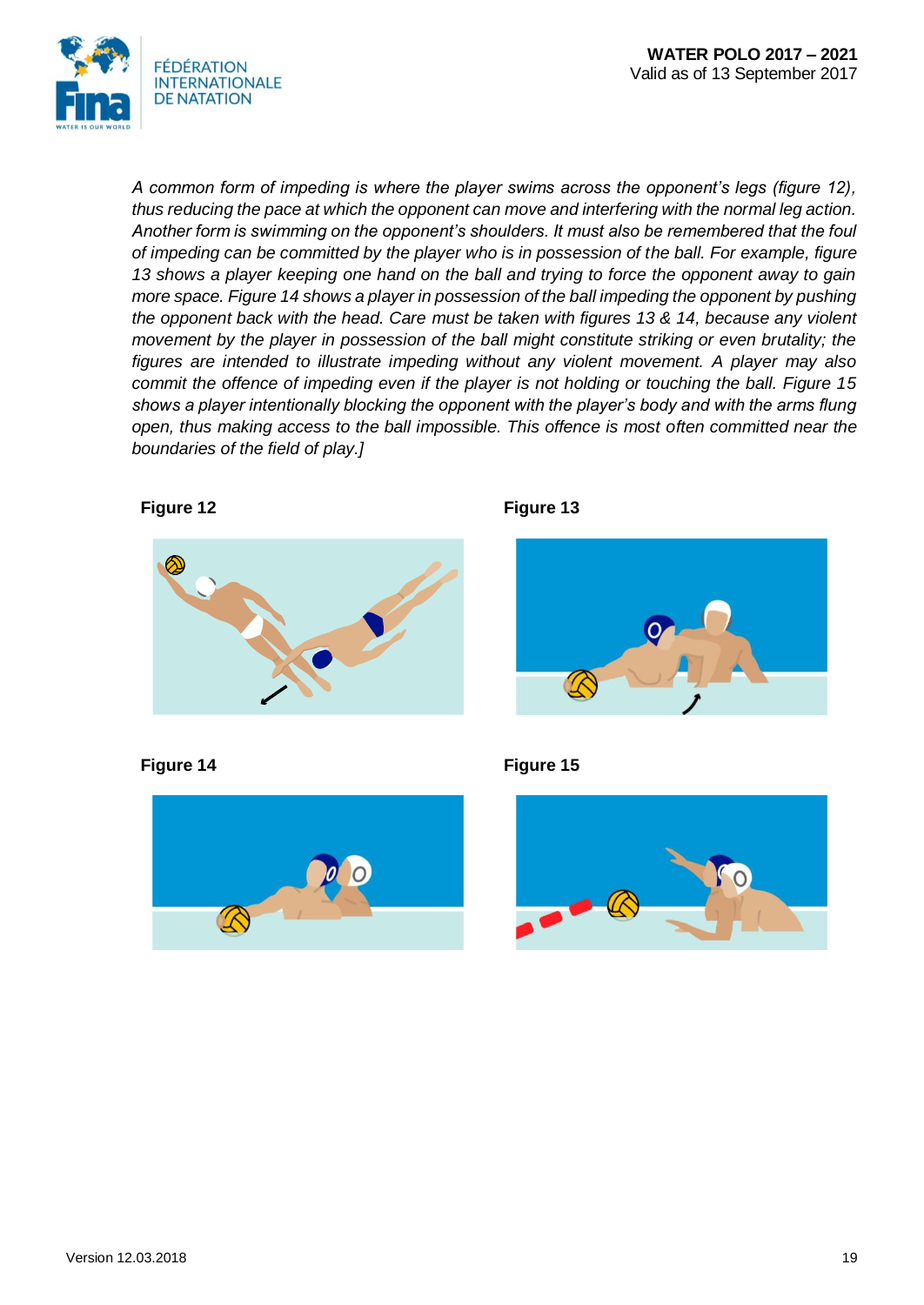

**WP 21.9** To hold, sink or pull back an opponent who is not holding the ball. "Holding" is lifting, carrying or touching the ball, but does not include dribbling the ball.

*[NOTE: The correct application of this Rule is very important both as to the presentation of the game and in arriving at a proper and fair result. The wording of the Rule is clear and explicit and can only be interpreted in one way: to hold (figure 16), sink (figure 17) or pull back (figure 18) an opponent who is not holding the ball is an exclusion foul. It is essential that referees apply this Rule correctly, without personal arbitrary interpretation, to ensure that the proper limits to rough play are not exceeded. In addition, referees must note that an infringement of WP 21.9 within the 5 metre area which prevents a probable goal must be punished by the award of a penalty throw.]* 







**Figure 18**



**WP 21.10** To use two hands to hold an opponent not holding the ball anywhere in the field of play.

**WP 21.11** Upon a change of possession, for a defending player to commit a foul on any player of the team in possession of the ball, anywhere in the attacking team's half of the field of play.

*[NOTE: This Rule is to be applied if the team losing possession of the ball attempts to restrict the attack of the other team by committing a foul on any attacking player before that player has crossed the half-distance line.]*

**WP 21.12** To kick or strike an opponent intentionally or make disproportionate movements with that intent.

*[NOTE: The offence of kicking or striking can take a number of different forms, including being committed by a player in possession of the ball or by an opposing player; possession of the ball is not a decisive factor. What is important is the action of the offending player, including if the player makes disproportionate movements in an attempt to kick or strike, even if the player fails to make contact.*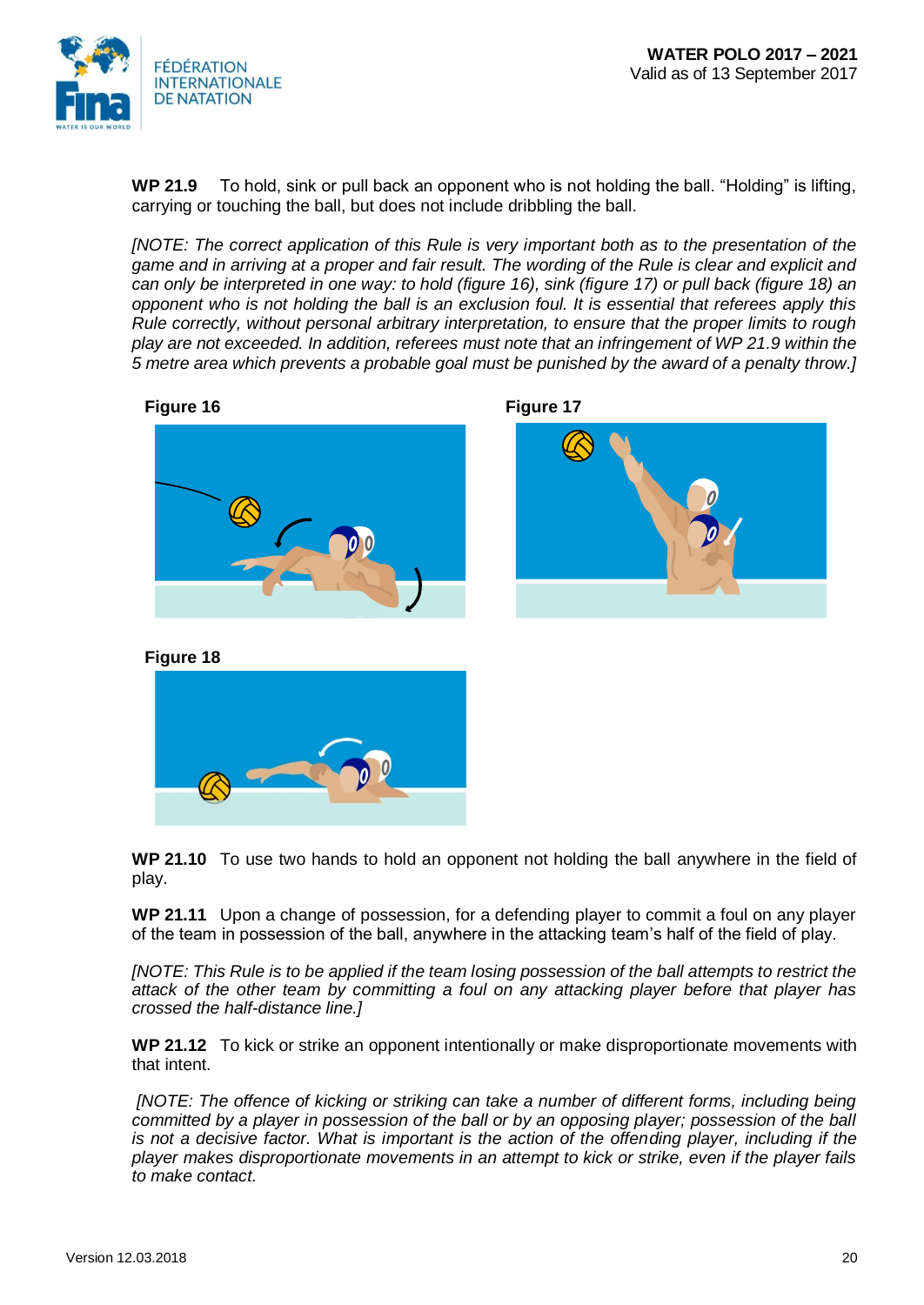

*One of the most serious acts of striking is elbowing backwards (figure 19), which can result in serious injury to the opponent. Similarly, serious injury can occur when a player intentionally heads back into the face of an opponent who is marking the player closely. In these circumstances, the referee would also be justified in punishing the offence under WP 21.14 (Brutality) rather than under WP 21.12]*



**WP 21.13** To be guilty of misconduct, including the use of unacceptable language, aggressive or persistent foul play, to refuse obedience to or show disrespect for a referee or official, or behaviour against the spirit of the Rules and likely to bring the game into disrepute. The offending player shall be excluded from the remainder of the game, with substitution after the earliest occurrence referred to in WP 21.3, and must leave the competition area.

*[NOTE: If a player commits any offence mentioned in this rule during the interval between periods, during a timeout, or after a goal, the player shall be excluded for the remainder of the game and a substitute shall be eligible to re-enter immediately prior to the restart of the game as all these situations are considered to be interval time. Play will restart in the normal manner.]* 

**WP 21.14** To commit an act of brutality (including to play in a violent manner, kicking, striking or attempting to kick or strike with malicious intent) against an opponent or official, whether during actual play, during any stoppages, timeouts, after a goal has been scored or during intervals between periods of play.

Should this occur during the game the offending player shall be excluded from the remainder of the game and must leave the competition area and a penalty throw awarded to the opposing team. The offending player may be substituted when four minutes of actual play have elapsed.

Should the incident occur during any stoppage, timeout, after a goal or interval between periods of play, the player shall be excluded for the remainder of a game and must leave the competition area. No penalty throw shall be awarded. The offending player may be substituted when four minutes of actual play have elapsed and play will restart in the normal manner.

If the referee/s call simultaneous brutalities or actions of play in a violent manner on players of opposing teams during play, both players are excluded for the remainder of the game with substitution after four minutes of actual play have elapsed. The team, which had possession of the ball, will first shoot a penalty throw followed by the other team shooting a penalty throw. After the second penalty throw, the team, which had possession of the ball, will restart play with a free throw on or behind the half distance line.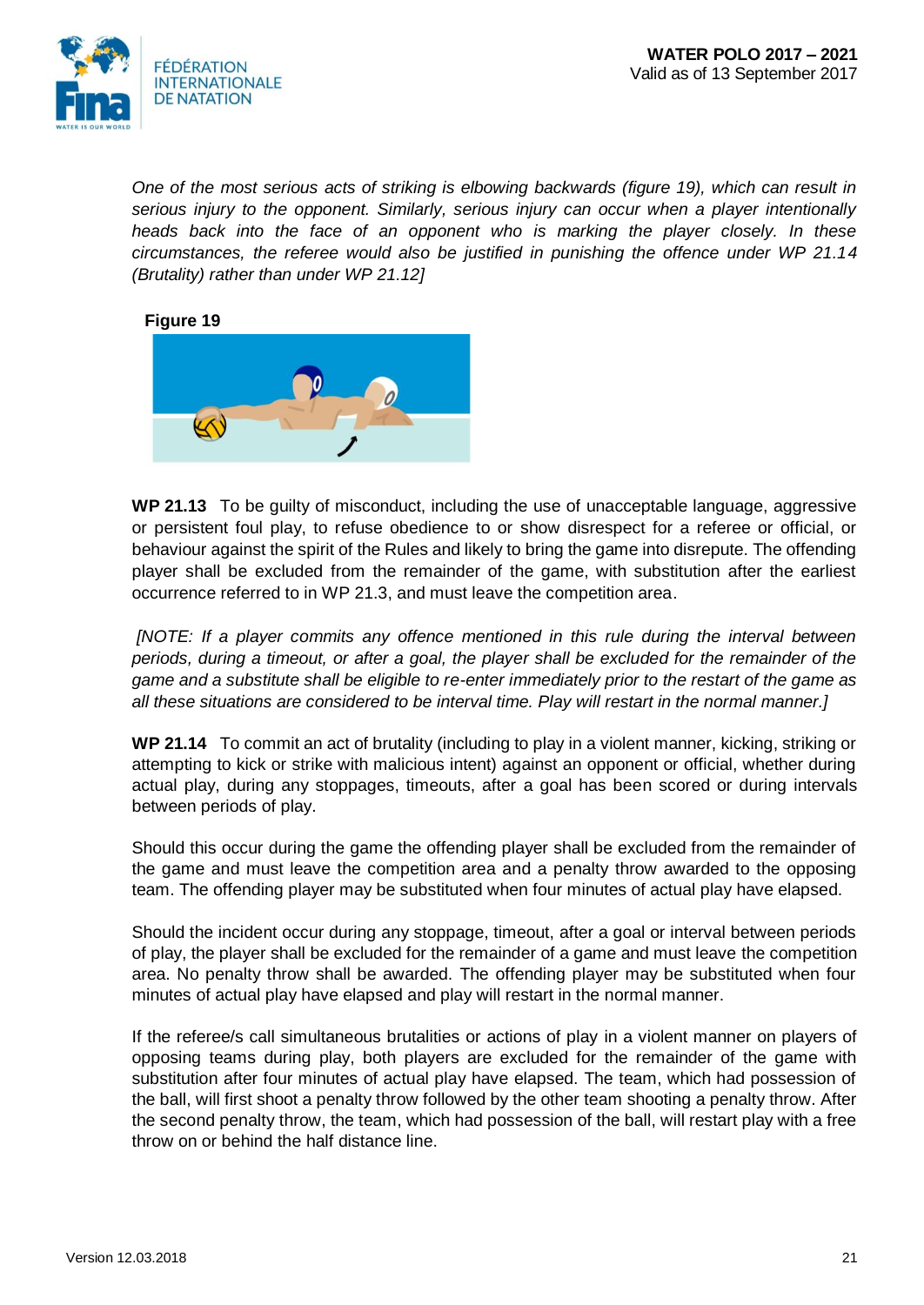

**WP 21.15** In the case of simultaneous exclusion of players of opposing teams during play, both players are excluded for 20 seconds. The 30 second possession clock is not reset. Play is restarted with a free throw to the team which had possession of the ball. If neither team had possession when the simultaneous exclusions were called, the 30 second possession clock is reset and play shall be restarted with a neutral throw.

*[NOTE: Both players excluded under this Rule, shall be permitted to re-enter at the next earliest occurrence referred to in WP 21.3 or at the next change of possession.* 

*If two players have been excluded under this Rule and are eligible to re-enter, the defensive referee may wave in the player as soon as that player is ready to re-enter. The referee does not have to wait until both players are ready to re-enter.]*

**WP 21.16** For an excluded player to re-enter or a substitute to enter the field of play improperly, including:

- (a) without having received a signal from the secretary or referee;
- (b) from any place other than the player's own re-entry area, except where the Rules provide for immediate substitution;
- (c) by jumping or pushing off from the side or wall of the pool or field of play;
- (d) by affecting the alignment of the goal.

If this offence is committed by a player of the team not in possession of the ball, the offending player shall be excluded and a penalty throw awarded to the opposing team. This player receives only one personal foul, which should be marked by the secretary as exclusion penalty.

If this offence is committed by a player of the team in possession of the ball, the offending player shall be excluded and a free throw awarded to the opposing team.

**WP 21.17** To interfere with the taking of a penalty throw. The offending player shall be excluded from the remainder of the game with substitution after the earliest occurrence referred to in WP 21.3 and the penalty throw shall be maintained or re-taken as appropriate.

*[NOTE: The most common form of interference with a penalty throw is when an opponent aims a kick at the player taking the throw, just as the throw is about to be taken. It is essential for the referees to ensure that all players are at least 2 metres from the thrower, to prevent such interference taking place. The referee should also allow the defending team the first right to take position.]*

**WP 21.18** For the defending goalkeeper to fail to take up the correct position on the goal line at the taking of a penalty throw having been ordered once to do so by the referee. Another defending player may take the position of the goalkeeper but without the goalkeeper's privileges or limitations.

**WP 21.19** When a player is excluded, the exclusion period shall commence immediately when the ball has left the hand of the player taking the free throw or when the ball has been touched following a neutral throw.

**WP 21.20** If an excluded player intentionally interferes with play, including affecting the alignment of the goal, a penalty throw shall be awarded to the opposing team and a further personal foul awarded against the excluded player. If the excluded player does not commence leaving the field of play almost immediately, the referee may deem this to be intentional interference under this Rule.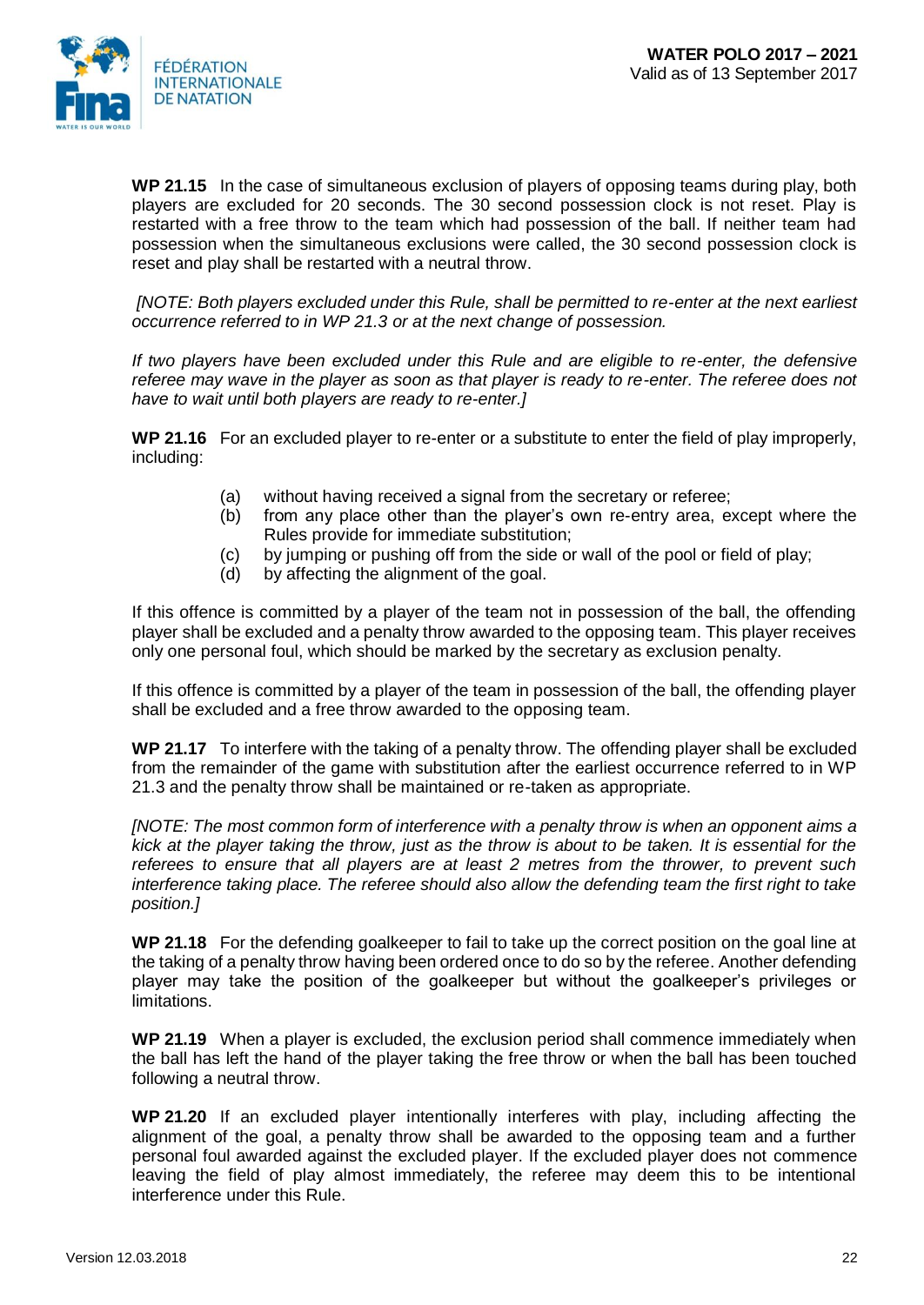

## **WP 22 PENALTY FOULS**

**WP 22.1** It shall be a penalty foul to commit any of the following offences (WP 22.2 to WP 22.8), which shall be punished by the award of a penalty throw to the opposing team.

**WP 22.2** For a defending player to commit any foul within the 5 metre area but for which a goal would probably have resulted.

*[NOTE: In addition to other offences preventing a probable goal, it is an offence within the meaning of this Rule:*

- *(a) for a goalkeeper or other defending player to pull down or otherwise displace the goal (figure 20);*
- *(b) for a defending player to attempt to block a shot or pass with two hands (figure 21);*
- *(c) for a defending player to play the ball with a clenched fist (figure 22);*
- *(d) for a goalkeeper or other defending player to take the ball under the water when tackled.*

*It is important to note that while the fouls described above, and other fouls such as holding, pulling*  back, impeding, etc., would normally be punished by a free throw (and exclusion if appropriate), *they become penalty fouls if committed within the 5 metre area by a defending player if a probable goal would otherwise have been scored.]* 

## **Figure 20 Figure 21**







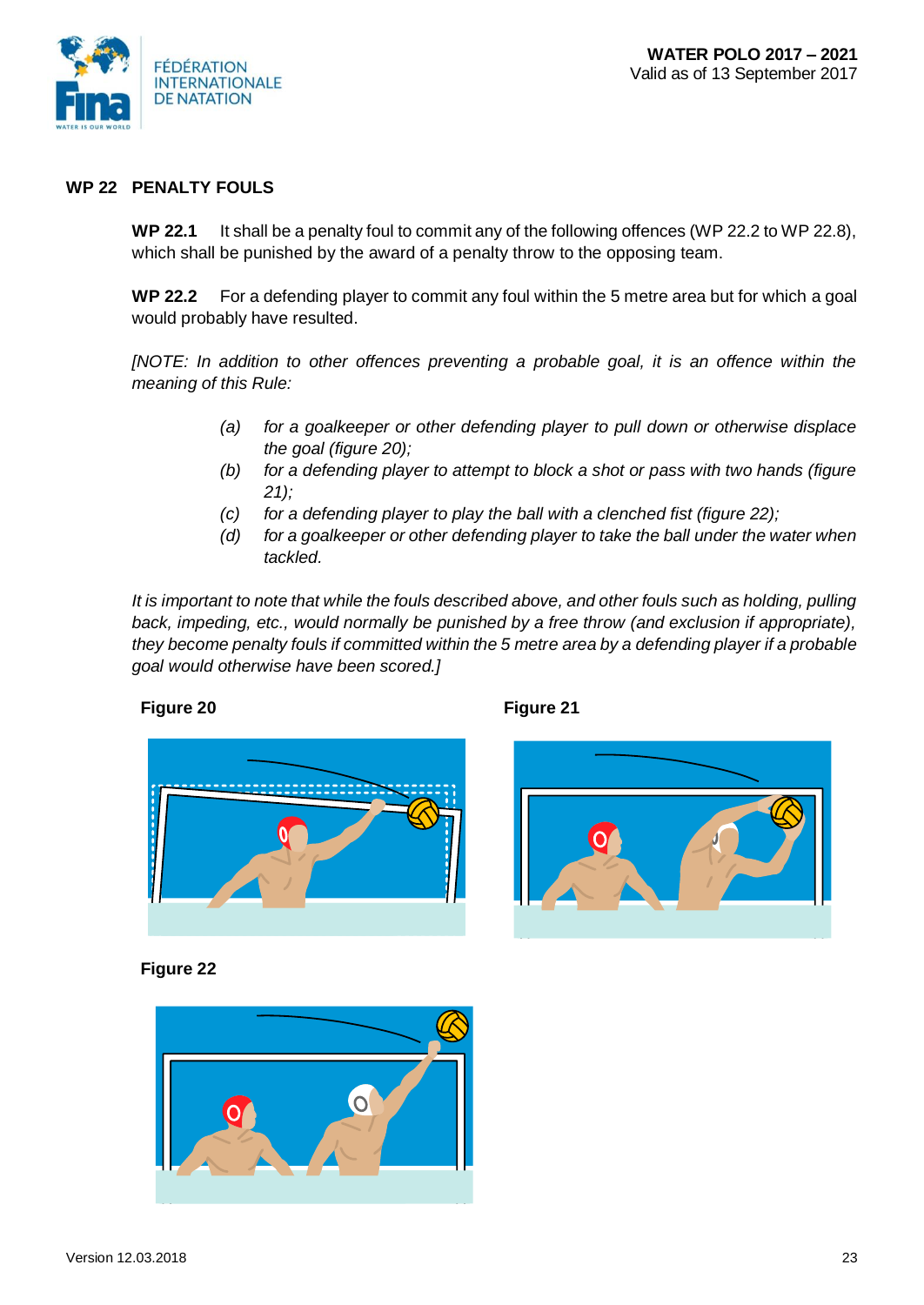

**WP 22.3** For a defending player within the 5 metre area to kick or strike an opponent or commit an act of brutality. In the case of brutality, the offending player shall also be excluded from the remainder of the game, and a substitute may enter the field of play after four minutes of actual play have elapsed, in addition to the award of the penalty throw. If the offending player is the goalkeeper, a substitute goalkeeper may be changed for another player in accordance with WP 5.6.

**WP 22.4** For an excluded player intentionally to interfere with play, including affecting the alignment of the goal.

**WP 22.5** For a goalkeeper or any other defending player to pull over the goal completely with the object of preventing a probable goal. The offending player shall also be excluded from the remainder of the game, with substitution after the earliest occurrence referred to in WP 21.3.

**WP 22.6** For a player or substitute who is not entitled under the Rules to participate in the play at that time to enter the field of play. The offending player shall also be excluded from the remainder of the game with substitution. The substitute may enter the field of play after the earliest occurrence referred to in WP 21.3.

**WP 22.7** For the coach, or any team official of the team not in possession of the ball to request a timeout. No personal foul shall be recorded for this offence.

**WP 22.8** For the coach, any team official, or player to take any action with intent to prevent a probable goal or to delay the game. No personal foul shall be recorded for this offence for the coach or any team official.

**WP 22.9** If, in the last minute of the game, a penalty throw is awarded to a team, the coach may elect to maintain possession of the ball and be awarded a free throw. The timekeeper recording possession time shall reset the clock.

*[NOTE: It is the responsibility of the coach to give a clear signal without delay if the team wishes to maintain possession of the ball in accordance with this Rule.]*

## **WP 23 PENALTY THROWS**

**WP 23.1** A penalty throw shall be taken by any player of the team to which it is awarded, except the goalkeeper, from any point on the opponents' 5 metre line.

**WP 23.2** All players shall leave the 5 metre area and shall be at least two metres from the player taking the throw. On each side of the player taking the throw, one player of the defending team shall have the first right to take position. The defending goalkeeper shall be positioned between the goal posts with no part of his body beyond the goal line at water level. Should the goalkeeper be out of the water, another player may take the position of the goalkeeper but without the goalkeeper's privileges and limitations.

**WP 23.3** When the referee controlling the taking of the throw is satisfied that the players are in their correct positions the referee shall signal for the throw to be taken, by whistle and by simultaneously lowering the arm from a vertical to a horizontal position.

*[NOTE: The lowering of the arm at the same time as the signal by whistle makes it possible under any conditions, even amidst noise by spectators, to execute the throw in accordance with the Rules. As the arm is lifted, the player taking the throw will concentrate, for the player knows that the signal will follow immediately.]*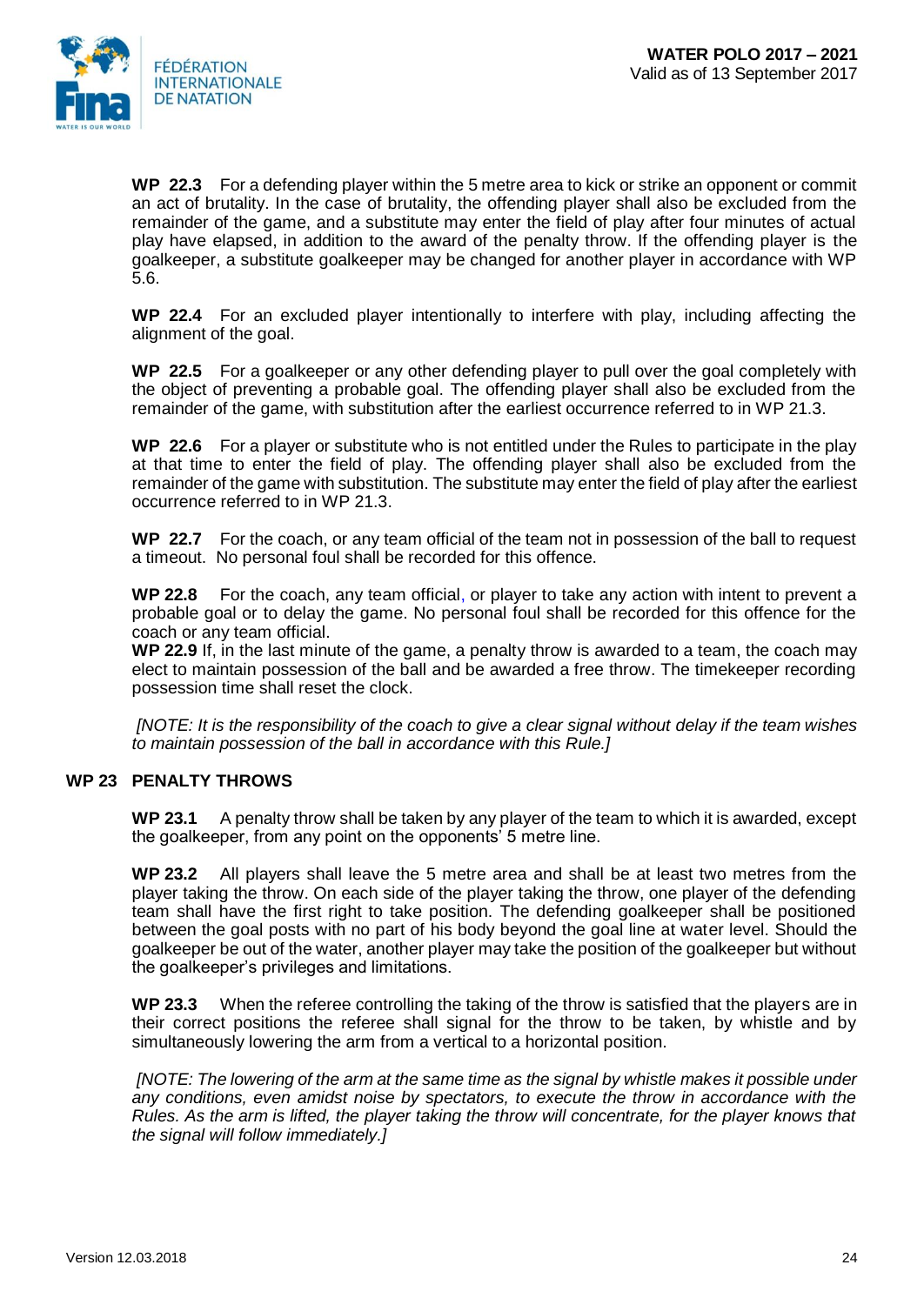

**WP 23.4** The player taking the penalty throw shall have possession of the ball and shall immediately throw it with an uninterrupted movement directly at the goal. The player may take the throw by lifting the ball from the water (figure 23) or with the ball held in the raised hand (figure 24) and the ball may be taken backwards from the direction of the goal in preparation for the forward throw, provided that the continuity of the movement shall not be interrupted before the ball leaves the thrower's hand.

*[NOTE: There is nothing in the Rules to prevent a player taking the throw with the player's back to the goal while the player adopts a half screw or full screw action.]*

## **Figure 23 Figure 24**





**WP 23.5** If the ball rebounds from the goal post, crossbar or goalkeeper it remains in play and it shall not be necessary for another player to play or touch the ball before a goal can be scored.

**WP 23.6** If at precisely the same time as the referee awards a penalty throw the timekeeper whistles for the end of a period, all players except the player taking the throw and the defending goalkeeper shall leave the water before the penalty throw is taken. In this situation, the ball shall immediately be dead should it rebound into play from the goal post, crossbar or the goalkeeper.

#### **WP 24 PERSONAL FOULS**

**WP 24.1** A personal foul shall be recorded against any player who commits an exclusion foul or penalty foul. The referee shall indicate the offending player's cap number to the secretary.

**WP 24.2** Upon receiving a third personal foul, a player shall be excluded from the remainder of the game with substitution after the earliest occurrence referred to in WP 21.3. If the third personal foul is a penalty foul, the entry of the substitute shall be immediate.

#### **WP 25 ACCIDENT, INJURY AND ILLNESS**

**WP 25.1** A player shall only be allowed to leave the water, or sit or stand on the steps or side of the pool during play in the case of accident, injury, illness or with the permission of a referee. A player who has left the water legitimately may re-enter from the re-entry area nearest his own goal line at an appropriate stoppage, with the permission of a referee.

**WP 25.2** If a player is bleeding, the referee shall immediately order the player out of the water with the immediate entry of a substitute and the game shall continue without interruption. After the bleeding has stopped, the player is permitted to be a substitute in the ordinary course of the game.

**WP 25.3** If accident, injury or illness, other than bleeding, occurs, a referee may at the referee's discretion suspend the game for not more than three minutes, in which case the referee shall instruct the timekeeper as to when the stoppage period is to commence.

**WP 25.4** Should the game be stopped through accident, injury, illness, bleeding or other unforeseen reason, the team in possession of the ball at the time of the stoppage shall put the ball into play at the place of stoppage when the play is resumed.

**WP 25.5** Except in the circumstances of WP 25.2 (bleeding), the player shall not be allowed to take further part in the game if a substitute has entered.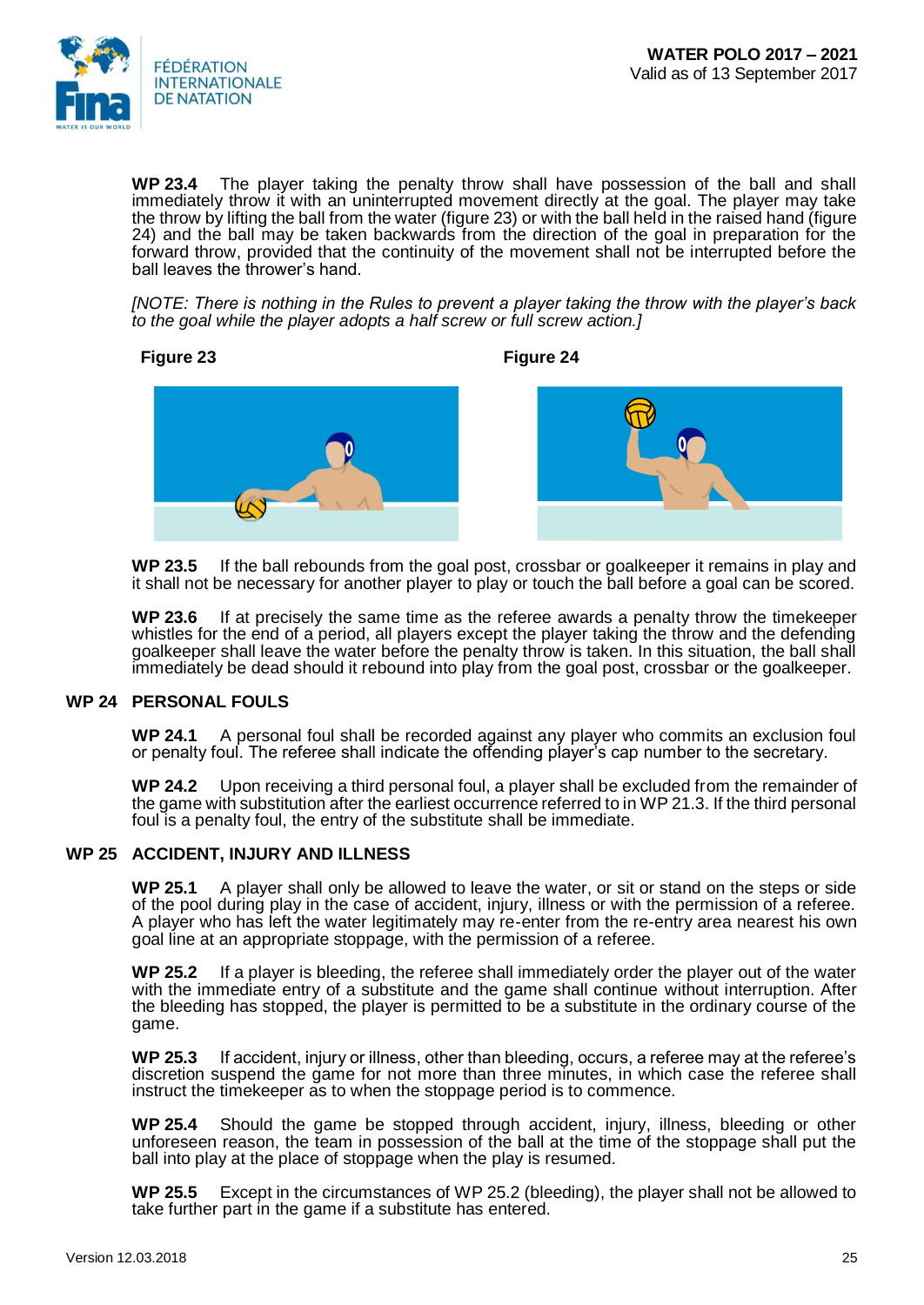

## **AGE GROUP RULES - WATER POLO**

**WPAG 1** All age group competitors remain qualified from 1 January to the following 31 December at their age at the close of day (12 midnight) on 31 December of the year of competition.

**WAPG 2** Age grouping for Water Polo for boys and girls are as follows:

- 15 years of age and under
- 16, 17 and 18 years of age
- 19 and 20 years of age

The age for Youth and Junior World Championships is 18 years and under and 20 years and under.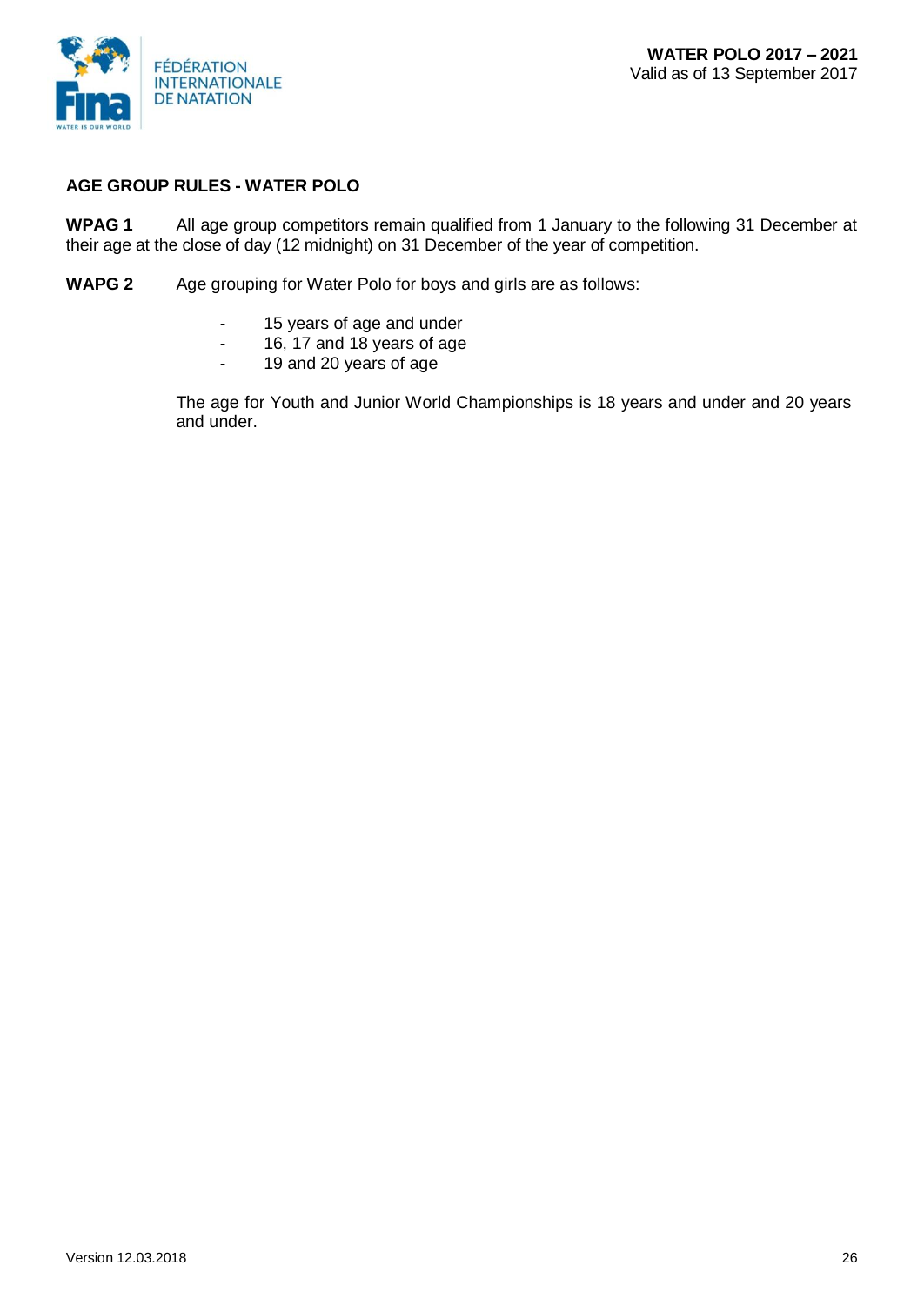

## **APPENDIX A - INSTRUCTIONS FOR THE USE OF TWO REFEREES**

- **1.** The referees are in absolute control of the game and shall have equal powers to declare fouls and penalties. Differences of opinion of the referees shall not serve as a basis for protest or appeal.
- **2.** The committee or organisation appointing the referees shall have power to designate the side of the pool from which each referee shall officiate. Referees shall change sides of the pool before the start of any period when the teams do not change ends.
- **3.** At the start of the game and of each period, the referees will position themselves on the respective five (5) metre line. The starting signal shall be given by the referee on the same side as the official table.
- **4**. After a goal, the signal to restart shall be given by the referee who was controlling the attacking situation when the goal was scored. Before restarting, the referees shall ensure that any substitutions have been completed.
- **5.** Each referee shall have the power to declare fouls in any part of the field of play but each referee shall give their primary attention to the offensive situation attacking the goal to their right. The referee not controlling the attacking situation (the defensive referee) shall maintain a position no closer to the goal being attacked than that player of the attacking team furthest back from the goal.
- **6.** When awarding a free throw, goal throw or corner throw, the referee making the decision shall blow the whistle and both referees shall indicate the direction of the attack, to enable players in different parts of the pool to see quickly which team has been awarded the throw. The referee making the decision shall point to where the throw is to be taken if the ball is not at that position. Referees shall use the signals set out in Appendix B to indicate the nature of the fouls which they are penalising.
- **7.** If, in the referee's opinion, a player persists in playing in an unsporting manner or engages in simulation, the referee shall issue a yellow card to the offending player. Should the action continue, the referee will issue the player with a red card visible to both the field of play and the table as this is deemed to be misconduct. The referee then signals the excluded player's cap number to the table.
- **8.** The signal for a penalty throw to be taken shall be made by the attacking referee, except that a player who wishes to take the throw with the left hand may request the defensive referee to make the signal.
- **9.** When simultaneous free throws are awarded by both referees to the same team, the award shall go to the player awarded the throw by the attacking referee.
- **10.** When simultaneous awards are made for ordinary fouls but for opposing teams, the award shall be a neutral throw, to be taken by the attacking referee.
- **11.** When simultaneous awards are made by both referees and one is for an ordinary foul and the other is for an exclusion foul or penalty foul, the exclusion foul or penalty foul award shall be applied.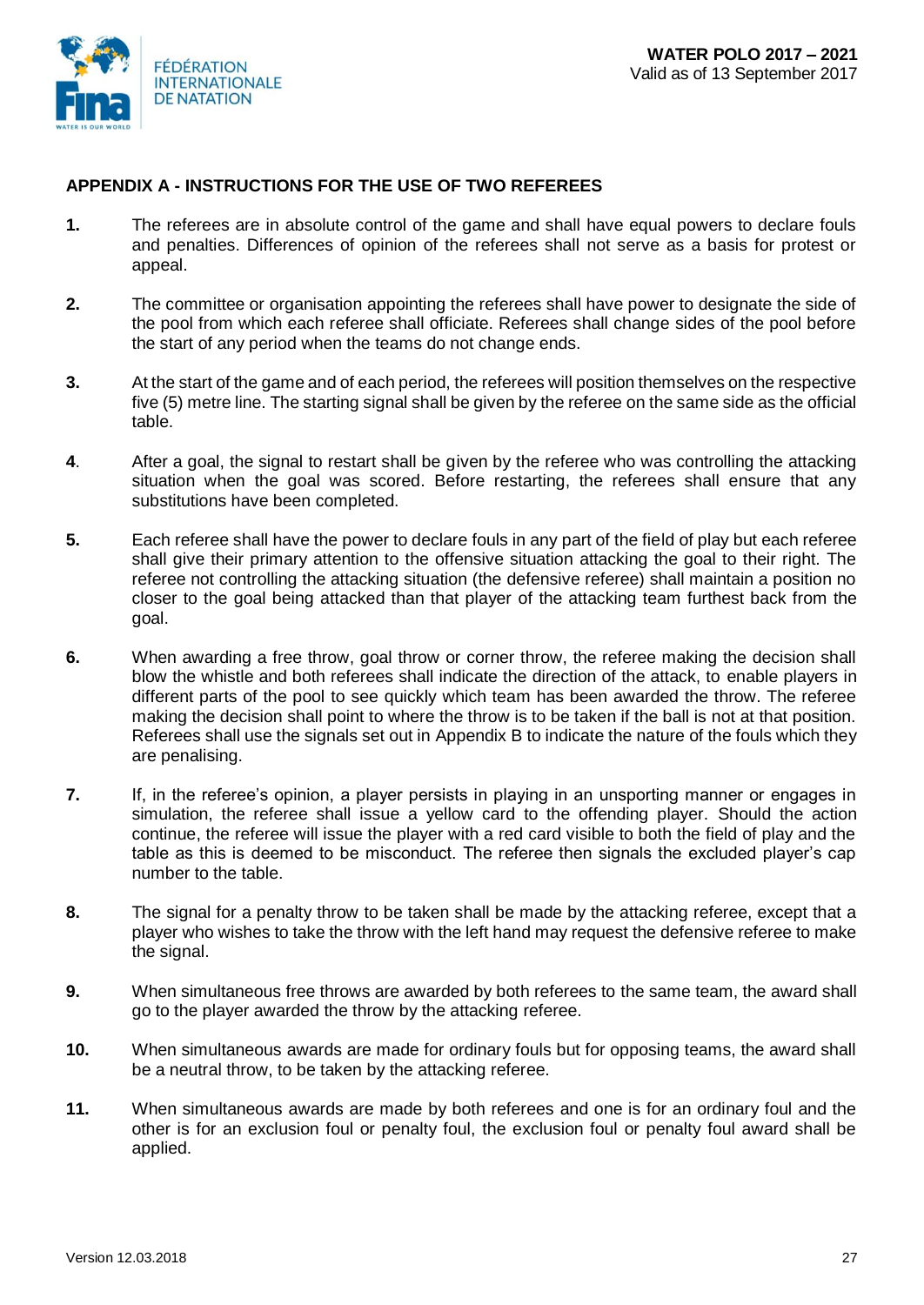

- **12.** When players of both teams commit an exclusion foul simultaneously during play, the referees shall call the ball from the water and make sure both teams and the secretaries know who is excluded. The 30 second possession clock is not reset and play is restarted with a free throw to the team which had possession of the ball. If neither team had possession when the simultaneous exclusions were called, the 30 second possession clock is reset and play shall be restarted with a neutral throw.
- **13.** In the event of simultaneous awards of penalty throws to both teams, the first throw shall be taken by the team last in possession of the ball. After the second penalty throw has been taken, the game will restart with the team which had possession of the ball receiving a free throw at on or behind the half distance line.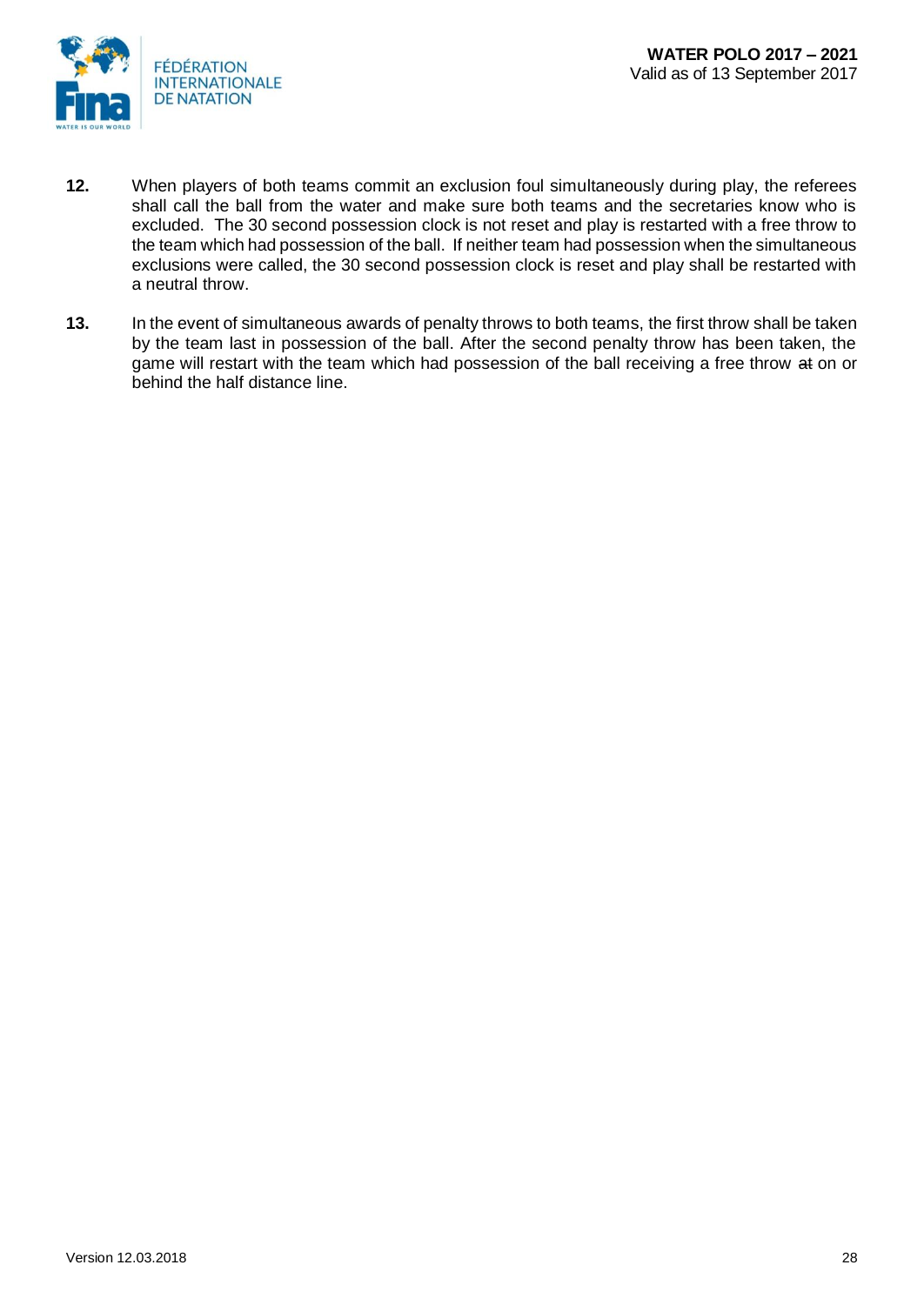

## **APPENDIX B - SIGNALS TO BE USED BY OFFICIALS**



## **Fig. A**

The referee lowers the arm from a vertical position to signal (i) the start of the period (ii) to restart after a goal (iii) the taking of a penalty throw.

### **Fig. B**

To point with one arm in the direction of the attack and to use the other arm to indicate the place where the ball is to be put into play at a free throw, goal throw or corner throw.





**Fig. C**

To signal a neutral throw. The referee points to the place where the neutral throw has been awarded, points both thumbs up and calls for the ball.

## **Fig. D**

To signal the exclusion of a player. The referee points to the player and then moves the arm quickly towards the boundary of the field of play. The referee then signals the excluded player's cap number so that it is visible to the field of play and the table.

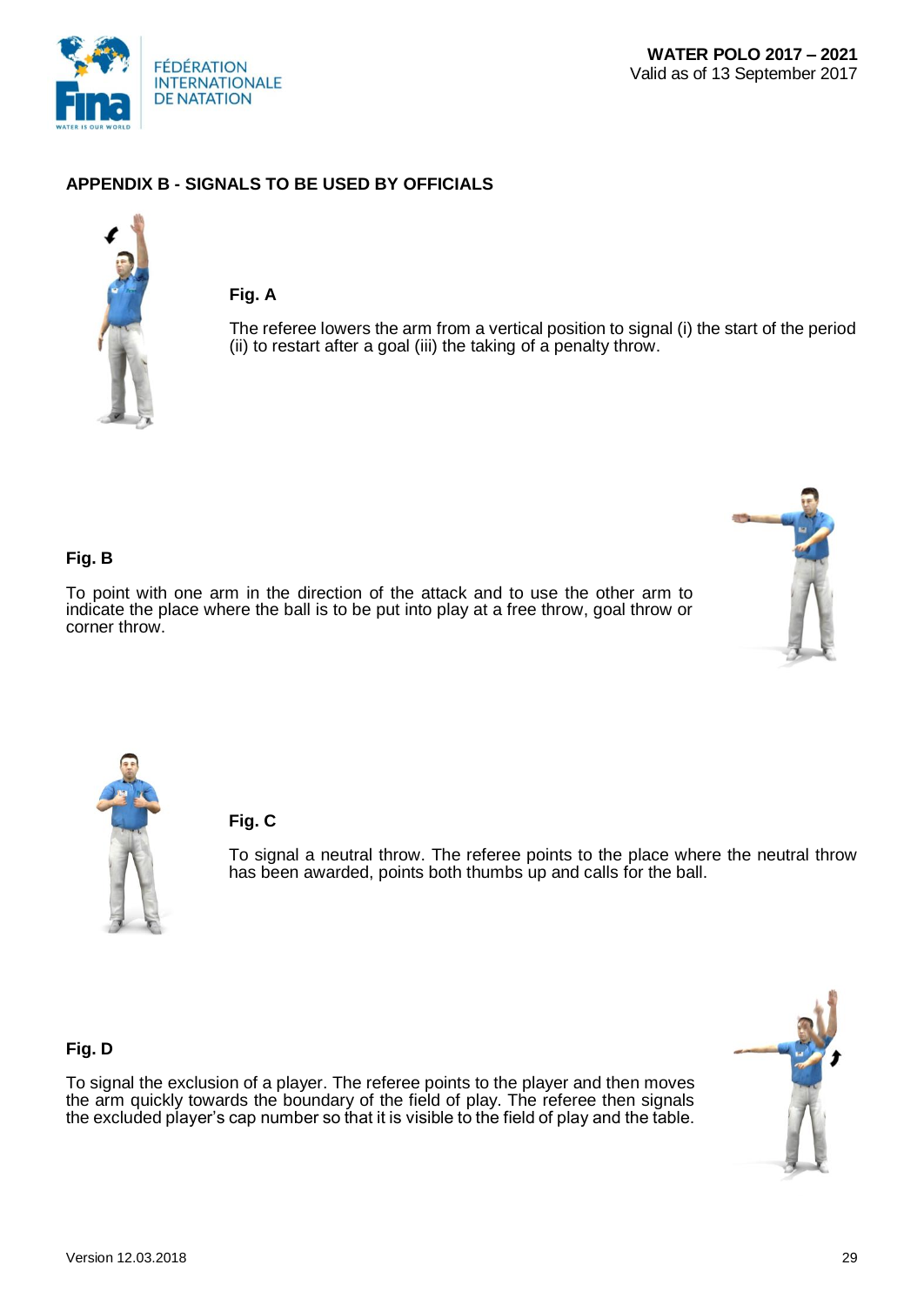



## **Fig. E**

To signal the simultaneous exclusion of two players. The referee points with both hands to the two players, signals their exclusion in accordance with Fig. D, and then immediately signals the players' cap numbers.

## **Fig. F**

To signal the exclusion of a player for misconduct. The referee signals exclusion in accordance with Fig. D (or Fig. E if appropriate) and then rotates the hands round one another in such a way that is visible to both the field of play and the table in addition to issuing the player with a red card. The referee then signals the excluded player's cap number to the table.





**Fig. G**

To signal the exclusion of a player with substitution after four (4) minutes. The referee signals exclusion in accordance with Fig D (or Fig. E if appropriate) and then crosses the arms in such a way that is visible to both the field of play and the table in addition to issuing the player with a red card. The referee then signals the excluded player's cap number to the table.

#### **Fig. H**

To signal the award of a penalty throw. The referee raises an arm with five fingers in the air. The referee then signals the offending player's cap number to the table.

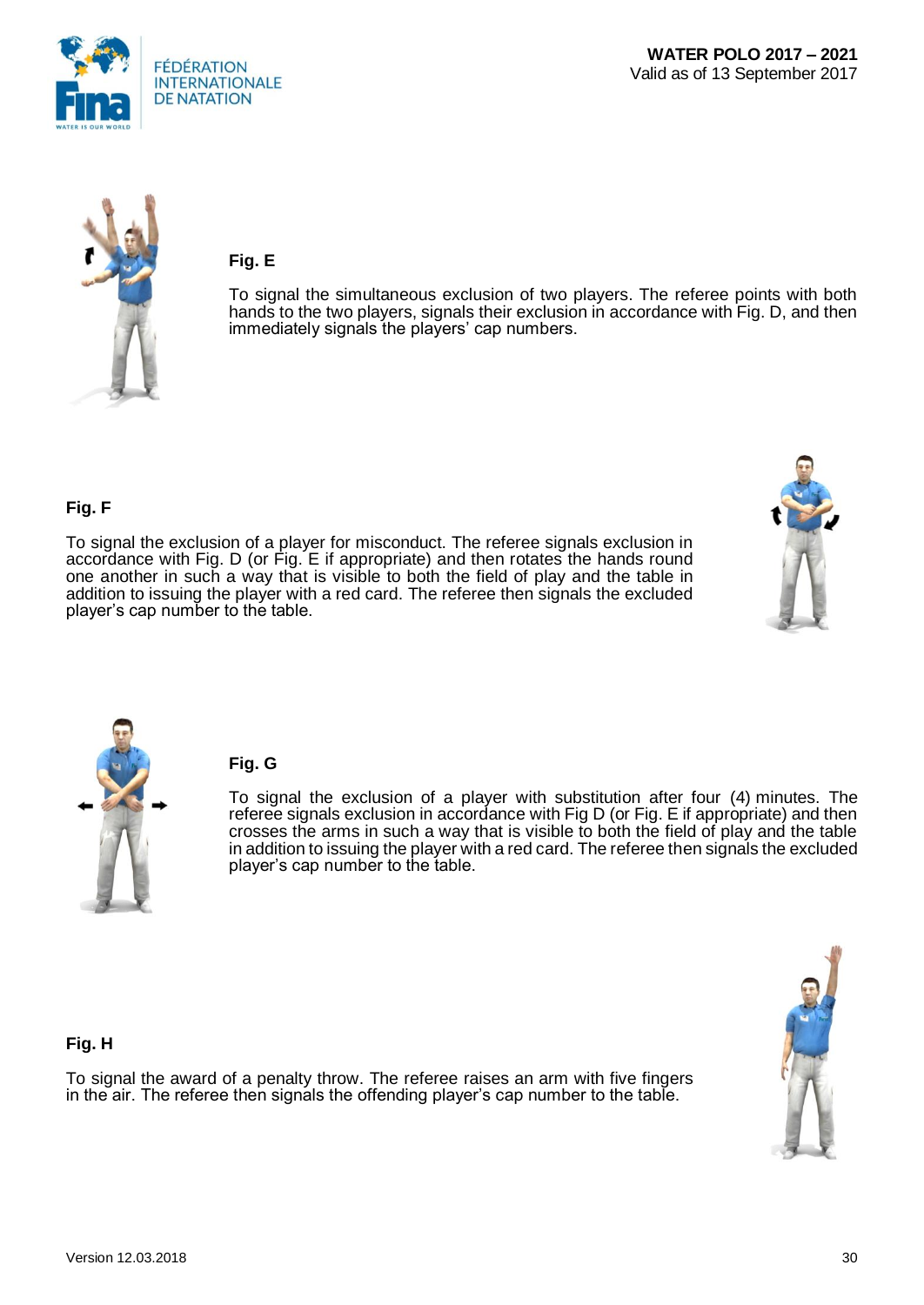



**Fig. I** 

To signal that a goal has been scored. The referee signals by whistle and by immediately pointing to the centre of the field of play.

## **Fig. J**

To indicate the exclusion foul of holding an opponent. The referee makes a motion holding the wrist of one hand with the other hand.





**Fig. K** 

To indicate the exclusion foul of sinking an opponent. The referee makes a downward motion with both hands starting from a horizontal position.

**Fig. L**

To indicate the exclusion foul of pulling back an opponent. The referee makes a pulling motion with both hands vertically extended and pulling towards his body.

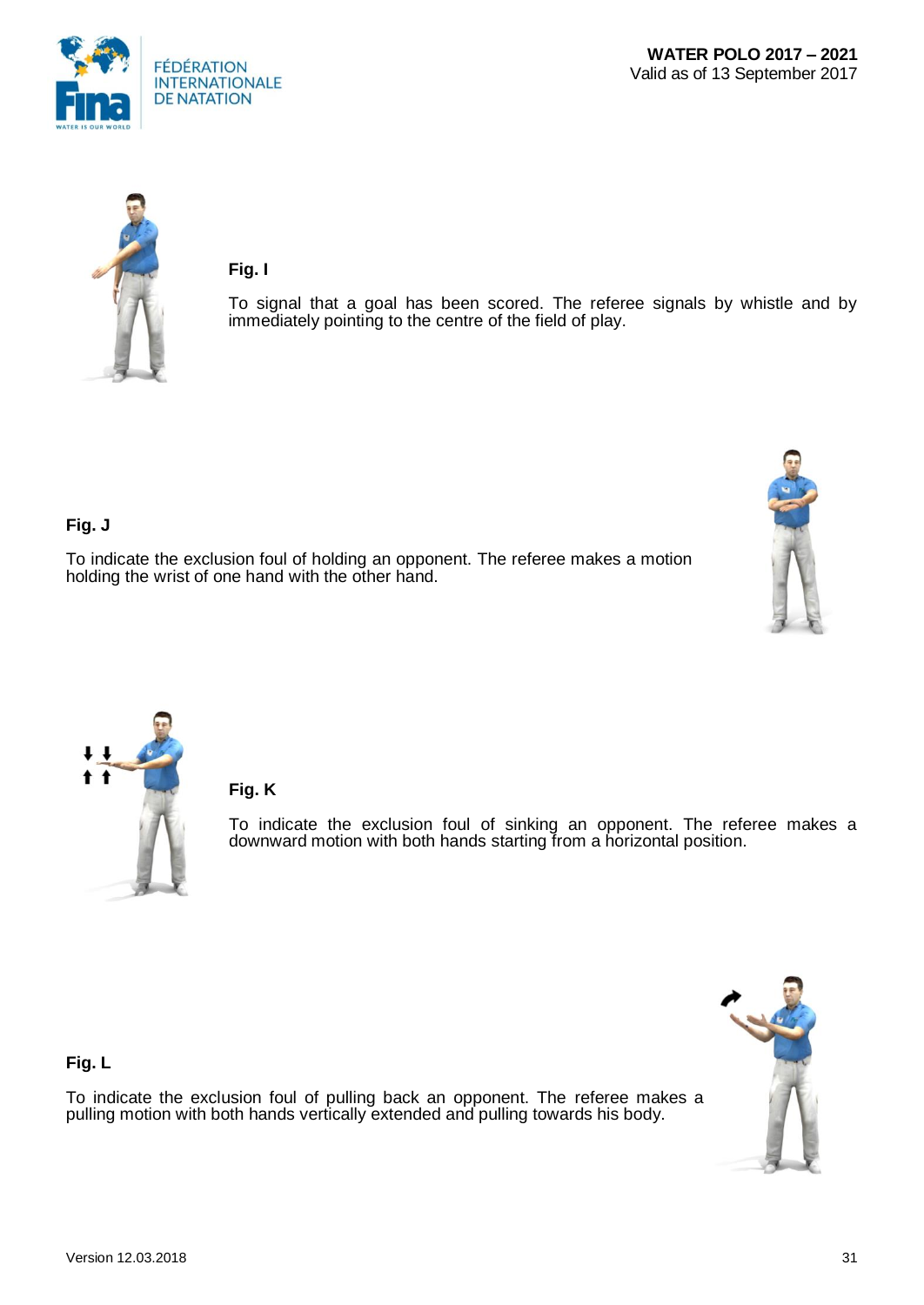





#### **Fig. M**

To indicate the exclusion foul of kicking an opponent. The referee makes a kicking movement.

## **Fig. N**

To indicate the exclusion foul of striking an opponent. The referee makes a striking motion with a closed fist starting from a horizontal position.





**Fig. O**

To indicate the ordinary foul of pushing or pushing off from an opponent. The referee makes a pushing motion away from the body starting from a horizontal position.

## **Fig. P**

To indicate the exclusion foul of impeding an opponent. The referee makes a crossing motion with one hand horizontally crossing the other.

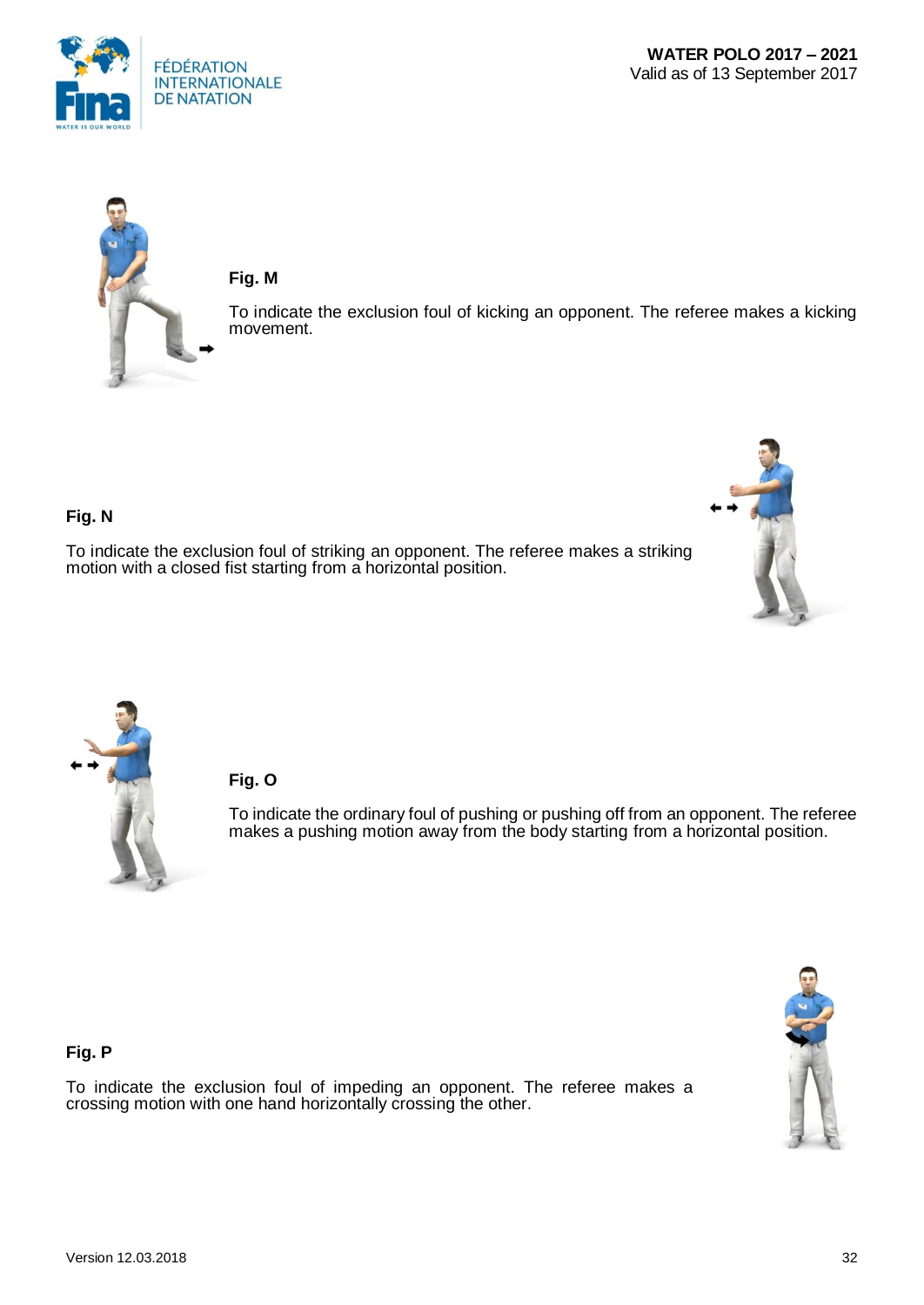



**Fig. Q**

To indicate the ordinary foul of taking the ball under the water. The referee makes a downward motion with a hand starting from a horizontal position.

## **Fig. R**

To indicate the ordinary foul of standing on the bottom of the pool. The referee raises and lowers one foot.





## **Fig. S**

To indicate the ordinary foul of undue delay in the taking of a free throw, goal throw or corner throw. The referee raises a hand once or twice with the palm turned upwards.

## **Fig. T**

To indicate the ordinary foul of a violation of the two-metre rule. The referee indicates the number 2 by raising the fore and middle fingers in the air with the arm vertically extended.

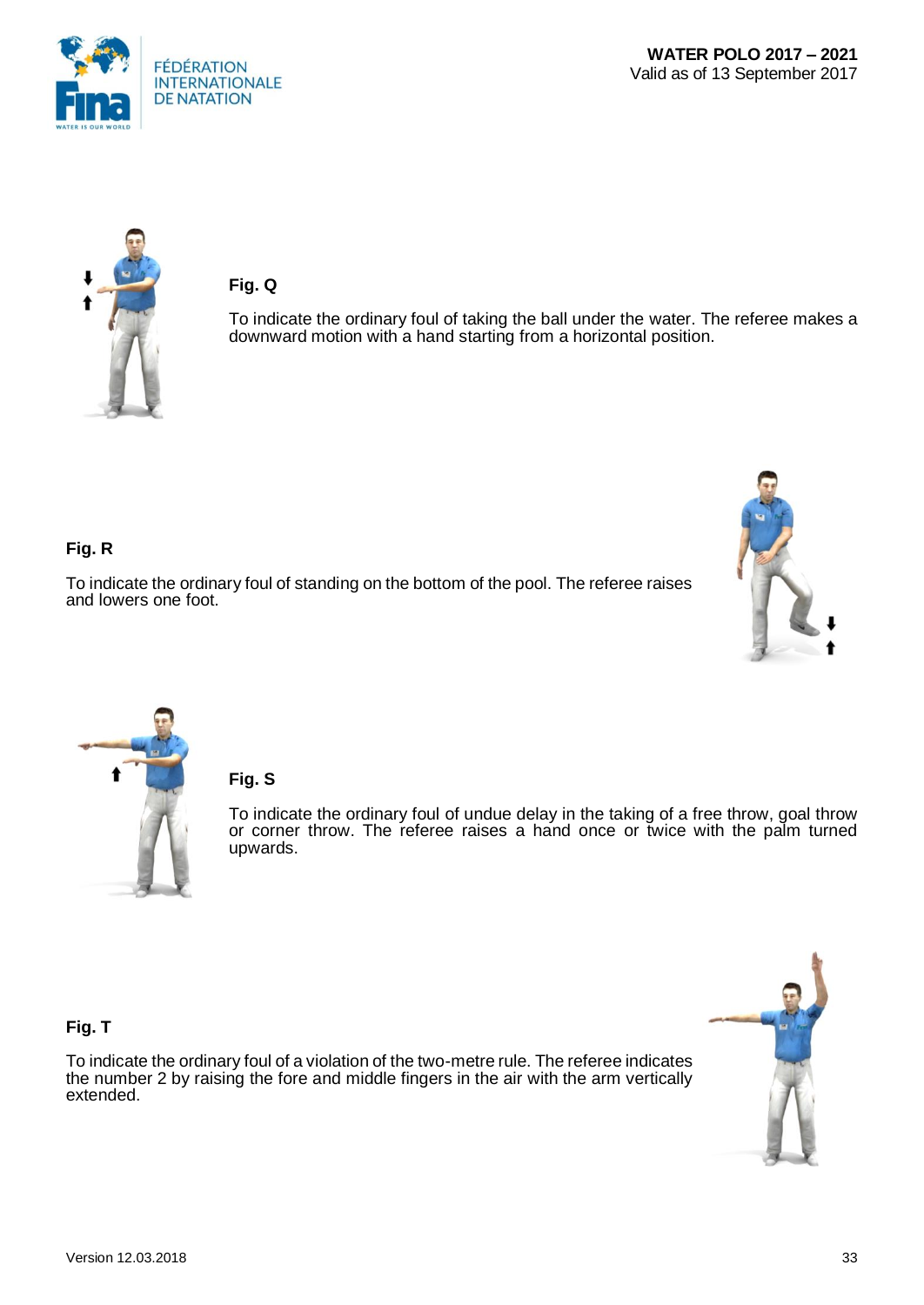



**Fig. U**

To indicate the ordinary fouls of expiry of 30 seconds' possession. The referee moves a hand in a circular motion two or three times.

**Fig. V**

By a goal judge to signal for the start of a period





**Fig. W**

By a goal judge to signal an improper start, restart or improper re-entry of an excluded player or substitute.

**Fig. X** By a goal judge to signal a goal throw or corner throw.

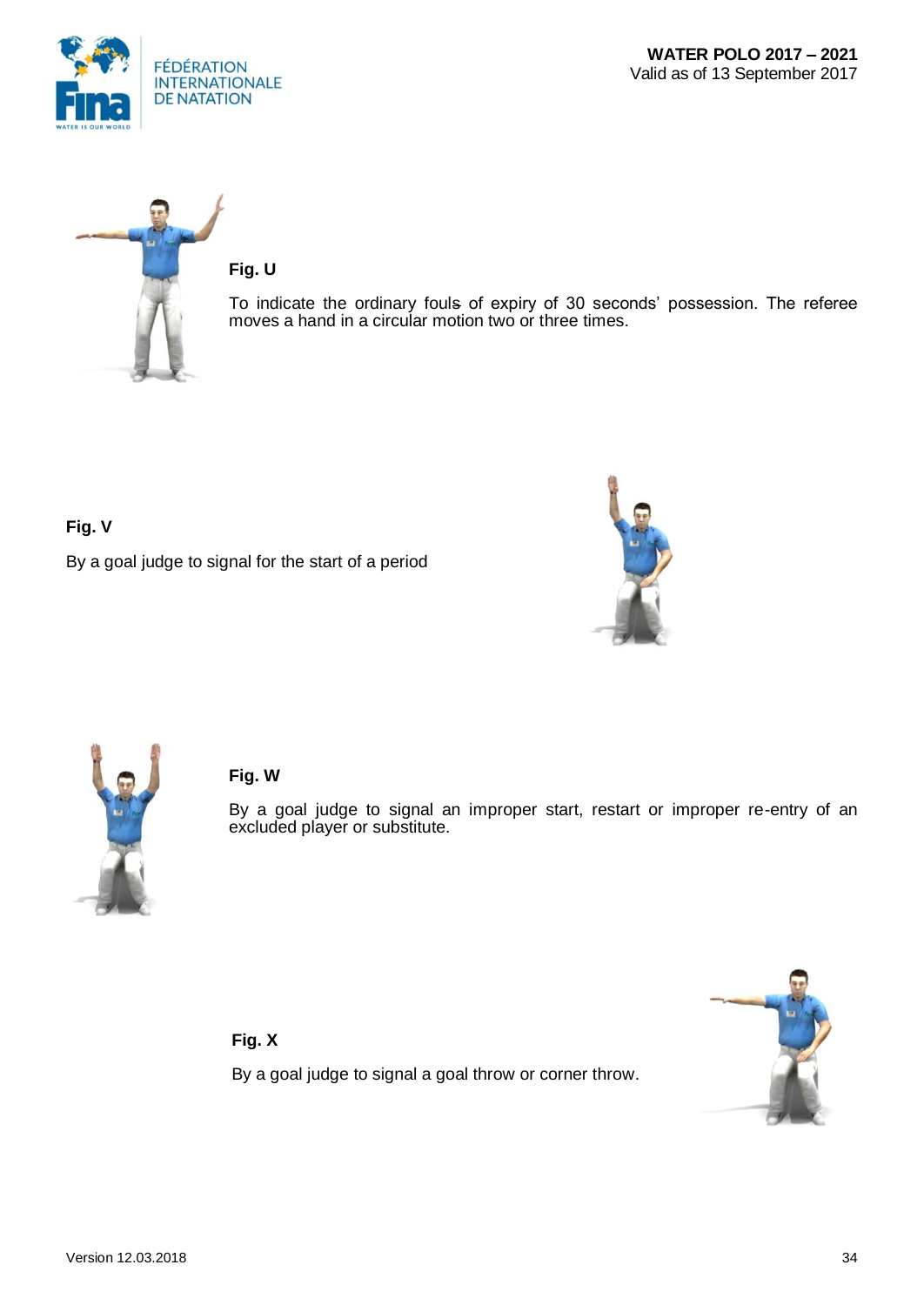



**Fig. Y** By a goal judge to signal a goal.



## **Fig. Z**

To indicate a player's cap number. To enable the referee to communicate better with the players and the secretary, signals are made using both hands if appropriate where the number exceeds five. One hand shows five fingers with the other hand showing additional fingers to make up the sum of the player's number. For the number ten, a clenched fist is shown. If the number exceeds ten, one hand is shown as a clenched fist with the other hand showing additional fingers to make up the sum of the player's number.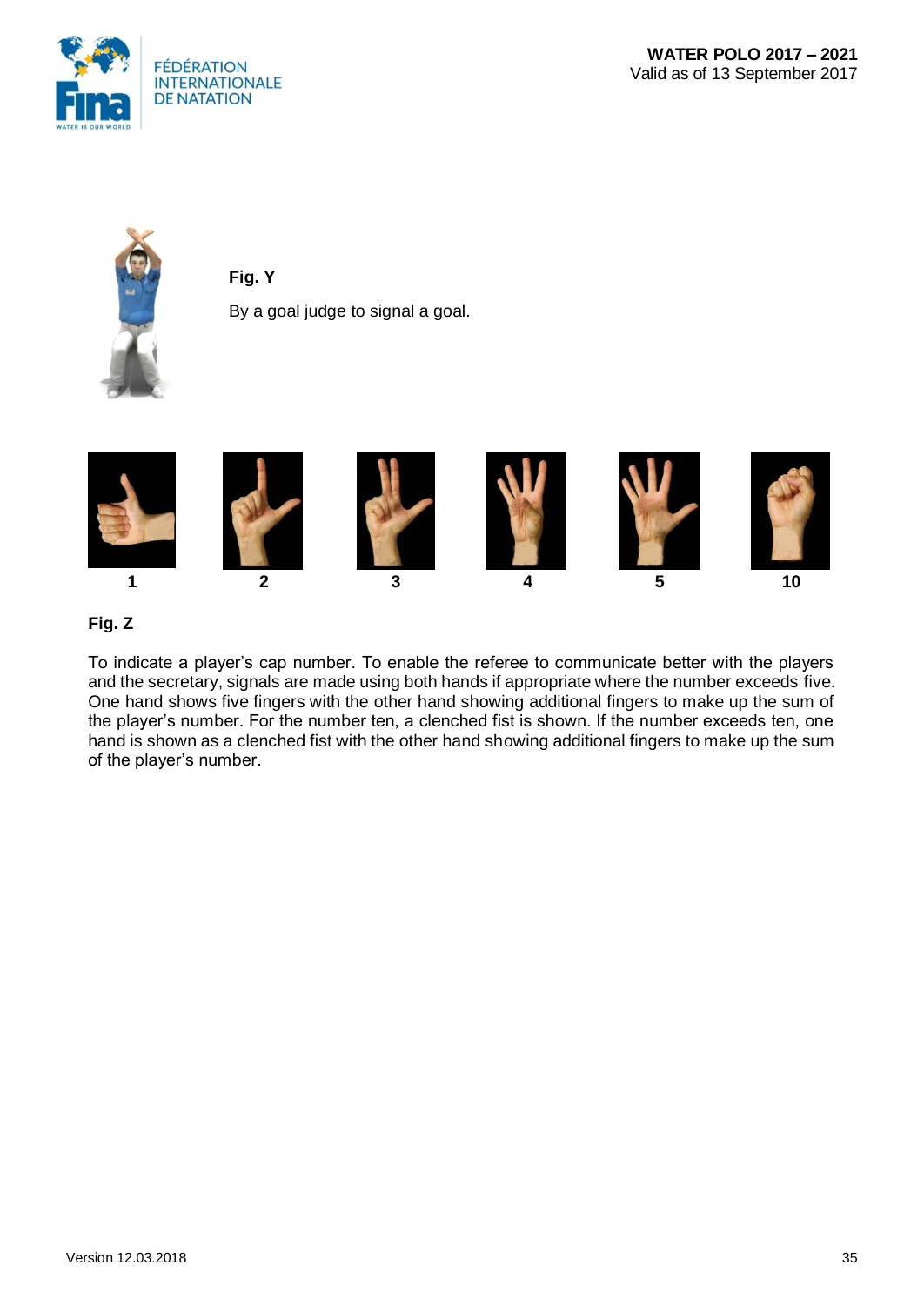

## **APPENDIX C - REGULATIONS FOR DISCIPLINARY ACTIONS IN WATER POLO**

**PREAMBLE**: These Regulations contain basic regulations for fair play, ethical and moral behaviour, and general discipline in Water Polo.

> These Regulations include measures related to incidents involving teams, water polo Federations, water polo sections of Member Federations, players, team leaders and officials, supporters, spectators but also involving officials or any other persons present at water polo matches.

> The Regulations shall be in force from 1 August 2001 and replace the Code adopted by the FINA Bureau on 28<sup>th</sup> March 2001.

> The purpose of these Regulations are to guarantee that the sport of Water Polo will be played in a fair manner without disturbance and to sanction incidents, which damage the image of Water Polo or bring it into disrepute.

### **Article 1. SUBORDINATE AND SUPPLEMENTARY TO FINA RULES**

**1.1** These Regulations are subordinated and supplementary to all FINA Rules adopted by the FINA Congresses from time to time and the FINA Code of Conduct.

#### **Article 2. OFFENCES BY OFFICIALS**

**2.1** The sanctions to be imposed for offences committed by any person appointed by FINA as delegate, referee, goal judge or serving at the table at any water polo match shall be suspension from participating further in the tournament in which the match occurred and a report shall be made to the FINA Bureau, or if the Bureau is not assembled, to the FINA Executive, for consideration of additional sanctions.

**2.2** If a person, appointed by FINA as a delegate, referee, goal judge or serving at the table at a water polo match, commits an offence referred to in these Regulations or the FINA Code of Conduct and involving cheating or partiality, the person shall be suspended up to life.

## **Article 3. OFFENCES AGAINST OFFICIALS**

**3.1** Any offence committed by any member of a team or team official shall result in a minimum suspension of one (1) match up to a maximum suspension of all water polo matches for one (1) year period.

**3.2** If the offence includes violence resulting in serious injury, use of any hard object or any other kind of violence against the body, the minimum suspension shall be for all water polo matches for one (1) year period up to a maximum of a lifetime suspension from water polo matches.

**3.3** If the offence is an attempt to commit an offence referred to in 3.2, the minimum suspension shall be three (3) matches up to a maximum suspension of all water polo matches for one (1) year period.

**3.4** Offences in 3.1, 3.2 and 3.3 involve acts committed from 30 minutes before the beginning of the match until 30 minutes after the end of the match.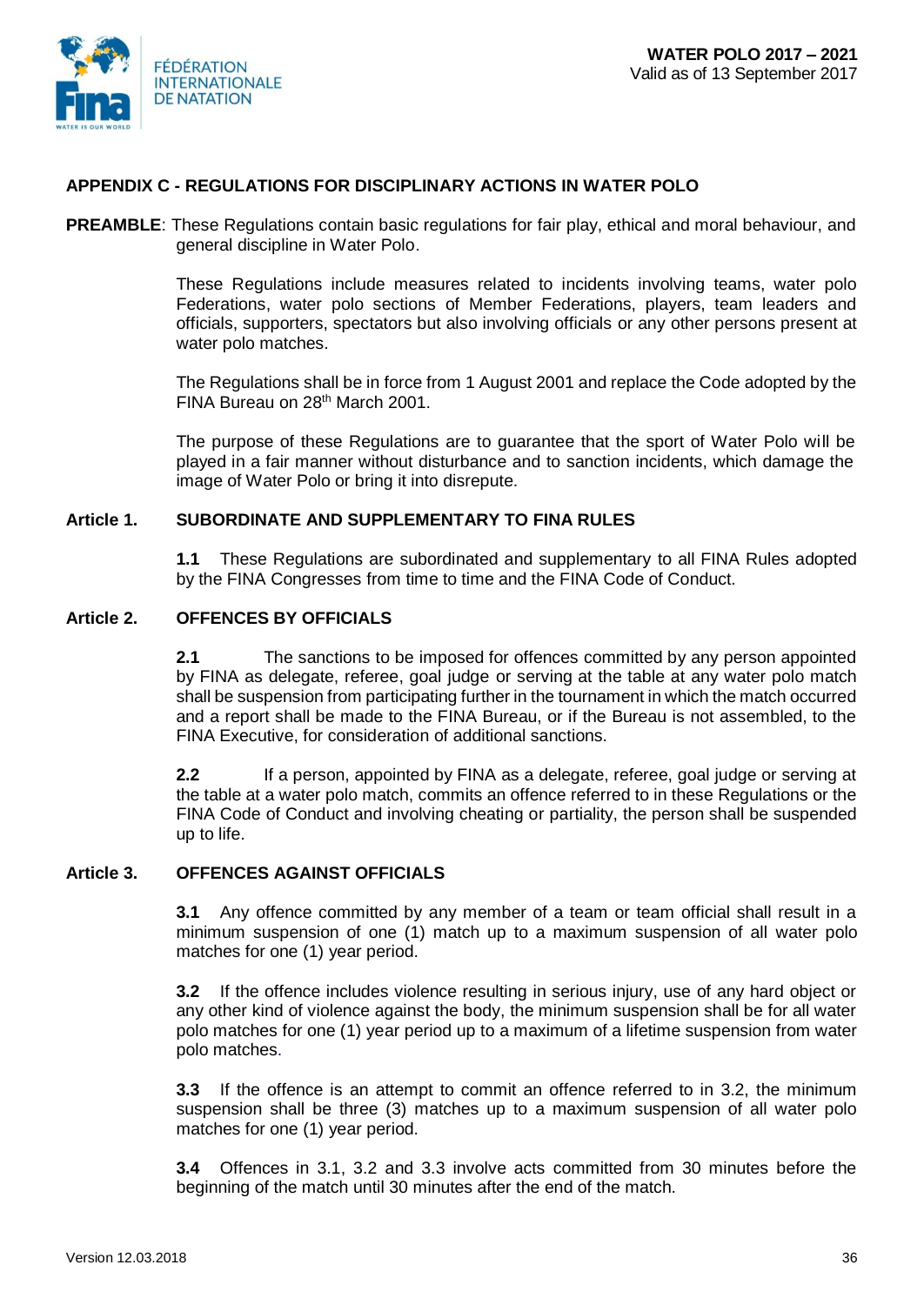

**3.5** If an offence referred to in 3.1, 3.2 or 3.3 is committed by any person other than a player or team official, the minimum sanction shall be a warning or exclusion from the venue up to a maximum sanction of suspension of the right to attend water polo matches for any period up to, and including, life.

**3.6** The minimum sanction for any offence under Article 3 may be increased for a second or subsequent offence by any individual.

## **Article 4. OFFENCES AGAINST TEAM MEMBERS OR TEAM OFFICIALS**

**4.1** For brutality, or any offence not covered in FINA Rules WP 20-22 committed by a player against other players or team officials, the minimum suspension shall be for one (1) match up to a maximum of all water polo matches for a one (1) year period.

**4.2** If the offence is committed by a team official against any player or team official, the minimum suspension shall be one (1) match up to a maximum of a lifetime suspension from water polo matches.

**4.3** If the offence is committed by any other person, the minimum sanction shall be expulsion from the venue up to a maximum of a suspension of the right to attend water polo matches for any period up to, and including, life.

**4.4** The minimum sanction for any offence under Article 4 may be increased for a second or subsequent offence by any individual.

## **Article 5. OTHER OFFENCES**

**5.1** For any offence committed by any team member or team official against media representatives, spectators, pool staff or any other person present in the venue at the time of a match, the minimum suspension shall be from all water polo matches for a one (1) year period up to a maximum of suspension of the right to attend competitions for any period up to, and including, life.

**5.2** For oral or written statements of an abusive kind or nature and directed against FINA, any Federation, any organiser, authority or any other person, and which are not elsewhere covered in this Code, the minimum sanction shall be suspension for a period of six (6) months up to a maximum suspension for life.

**5.3** The minimum sanction for any offence under Article 5 may be increased for such period as the Management Committee deems appropriate.

## **Article 6. OFFENCES COMMITTED BY TEAMS**

**6.1** If more than three members of the same team, including team officials, commit offences sanctioned in accordance with Articles 3, 4 or 5 in the same match, that team shall be sanctioned with disqualification from that match and a minimum suspension from the next match in the tournament to a maximum suspension from taking part in any competition organised by the same body for a period of one (1) year.

**6.2** Suspension in 6.1 means that the match or matches for which the team has been suspended shall be awarded to the opponent(s) with the goal score of 5-0.